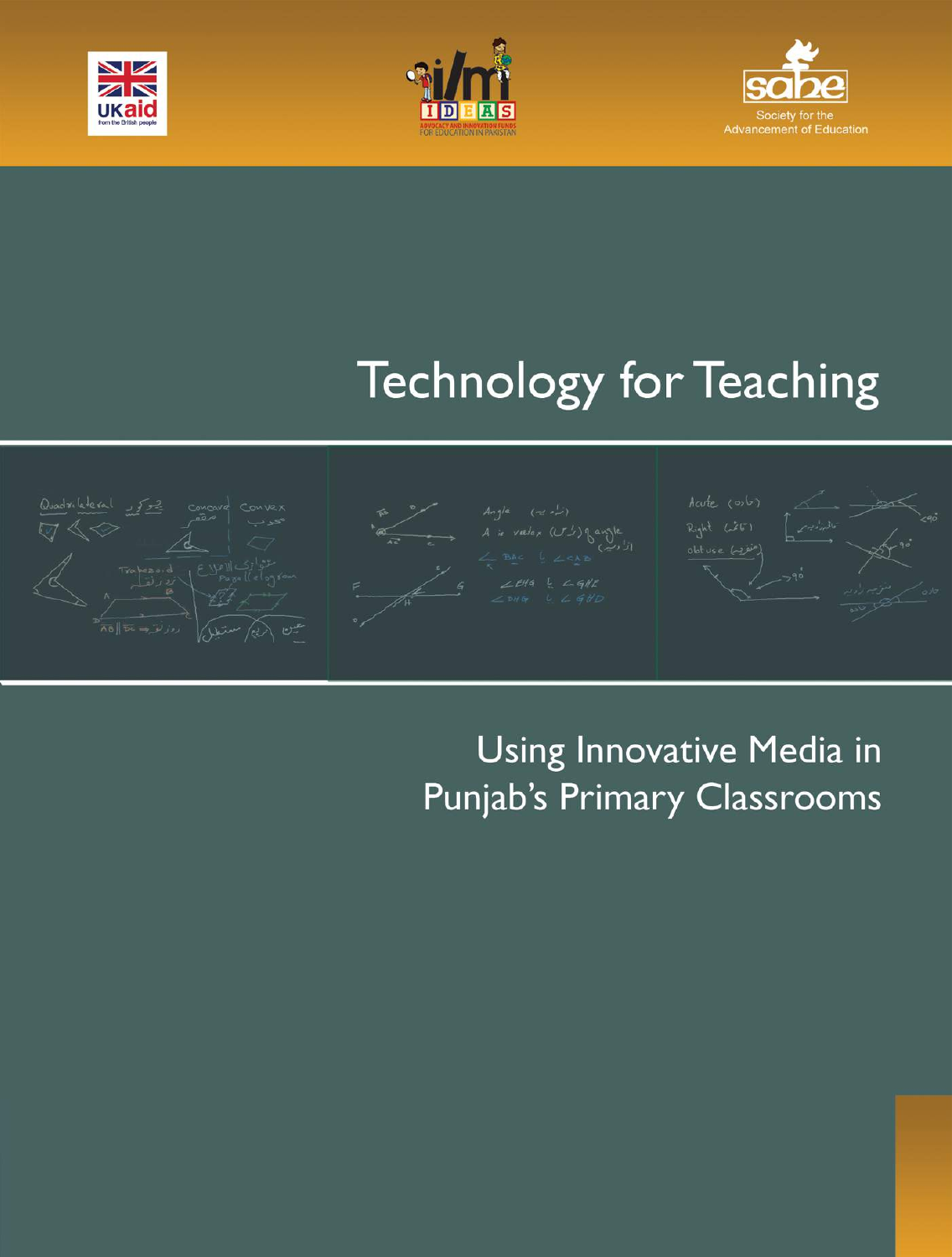# Technology for Teaching Using Innovative Media in Punjab's Primary Classrooms

Ayesha Awan, Muhammad Azhar & Abbas Rashid

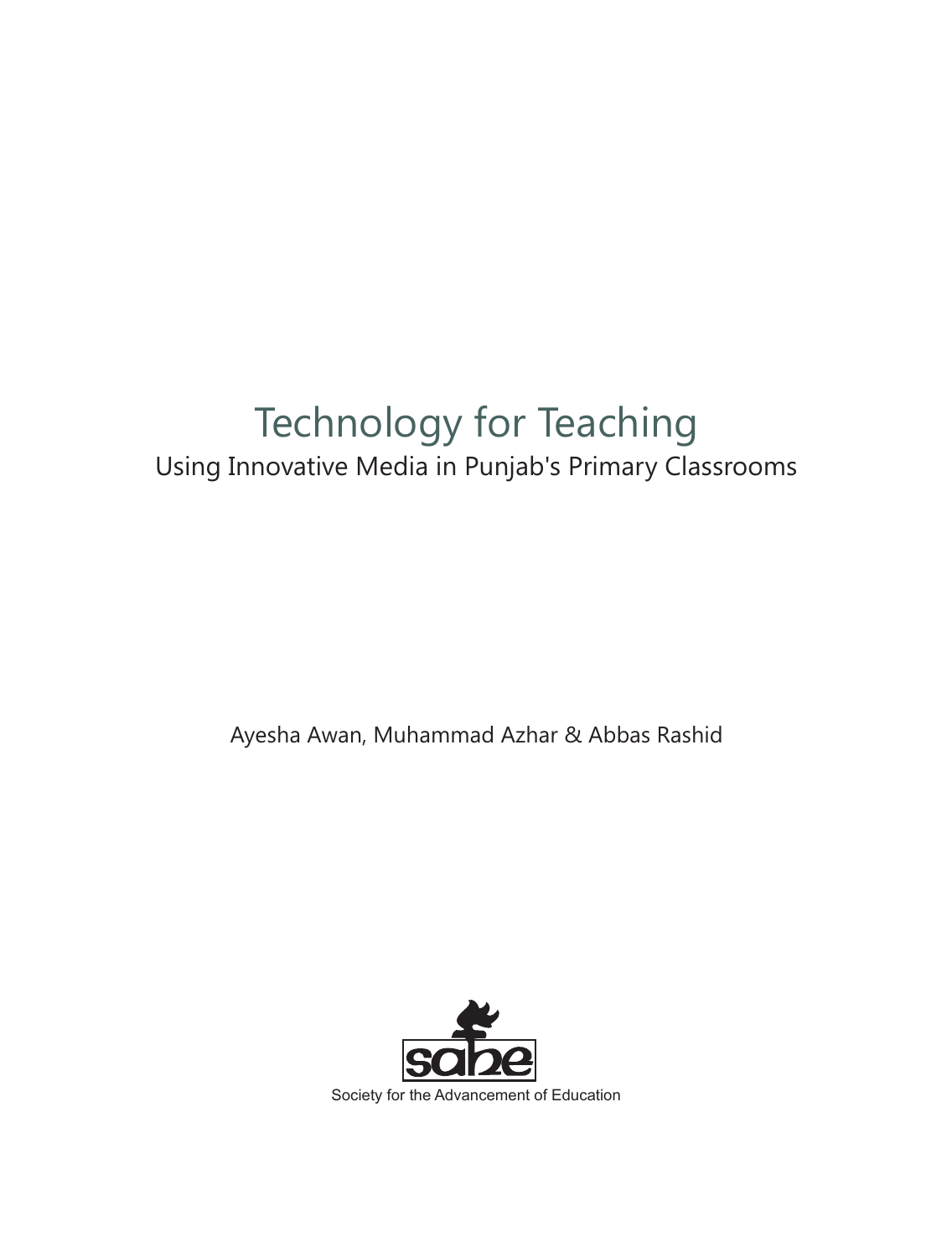The Society for Advancement of Education (SAHE) is a non- governmental organization established in 1982 by a group of concerned citizens and academics. It builds on the belief that educational justice entails not just access to school, but to quality education, for all children in Pakistan. SAHE works through an extensive network, the Campaign for Quality Education (CQE), to conduct collaborative research and evidence-based advocacy on key issues to influence educational reform. It has sought such evidence in the realm of data related to school inputs and student outcomes, budgetary analysis, public sector reform and privatization, teacher professional development, language as well as citizenship education.

This report has been produced with the support of DFID ILM Ideas Education Innovation Fund. The data and interpretations are those of SAHE and do not necessarily reflect the views of DFID.

Copyright © 2013 Society for Advancement of Education (SAHE)

The use of any material in this publication is to be acknowledged.

Published by: Society for Advancement of Education 65-C Garden Block, New Garden Town, Lahore, Pakistan www.sahe.org.pk & www.cqe.net.pk

Printed: Balance Publicity Cover Design & Layout: Mazhar Salim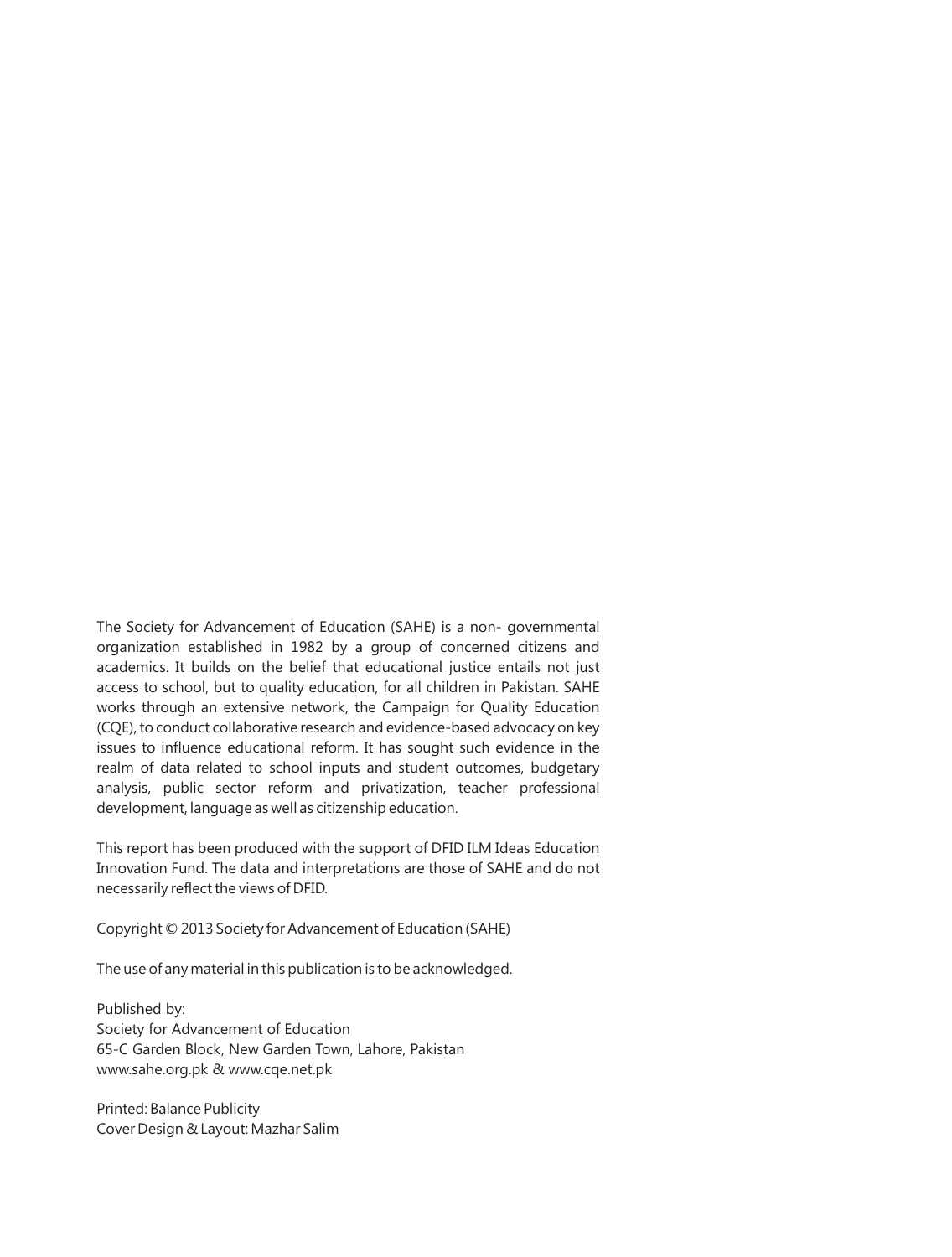First we must acknowledge our partner in this initiative, the Directorate of Staff Development especially Mr. Nadeem Irshad Kayani (former Programme Director), Mr. Azmat Siddique (Course Coordinator R&DL), Mr. Shahid Saleem (Deputy Director Planning) and Mr. Muhammad Adnan Bashir (Subject Specialist R&DL) for advice, guidance and consistent support throughout the project. Without their constant cooperation this initiative would have not been possible.

We are very grateful for the collective effort of the working group constituted jointly by SAHE and DSD to steer the project activities and tasks assigned to them. Special thanks are due to Mr. Tanvir Iqbal Muhgal (LTE), Mr. Shaukat Ali Tahir (LTE) and Tariq Mahmood Attique (LTE) for reviewing instructional videos, training the DTEs on use of innovative media in the classroom and finalizing the assessment tools.

We would like to extend special thanks to our district based teams headed by Mr. Riffat Hayat Malik (Chakwal), Ms. Sadia Rasheed (Vehari) and Mr. Ahmad Raza (Lahore) for monitoring and supporting teachers and supervising data collection. Apart from this, we are grateful to Mr. Hannan Gill (Ali Institute of Education) for preparing customized versions of instructional videos and Mr. Jamil Najam (former Director DPI) who facilitated marking of the assessment.

We owe a debt of gratitude to the SAHE team who worked on various aspects of this project; Ms. Ambreen Farooq for technical input in designing the cognitive map of instructional videos and assessment tools; Mr. Iqbal Manzoor for data entry related tasks; and Mr. Muhammad Ishaq for managing the financial reporting.

Above all, we would like to express our gratitude to all the representatives of District and Cluster Training and Support Centres and to the many District Teacher Educators, Head Teachers and Primary School Teachers who helped at every stage of implementation and offered insightful observations.

We are also thankful to Dr. Irfan Muzaffar for valuable advice on the research design and analysis. Mr. Zubair Bhatti (World Bank) for extremely valuable feedback at initial stages of the project in identifying suitable projection technology for use in the public school classroom setting.

Not least, we would like to acknowledge the Ilm Ideas team, and specifically Ms. Zehra Zaidi, Mr. Sinan Pasha and Dr. Muhammad Nazir, who made it possible for SAHE to present what we hope are useful insights based on an objective analysis of the pilot initiative.

Abbas Rashid Executive Director, SAHE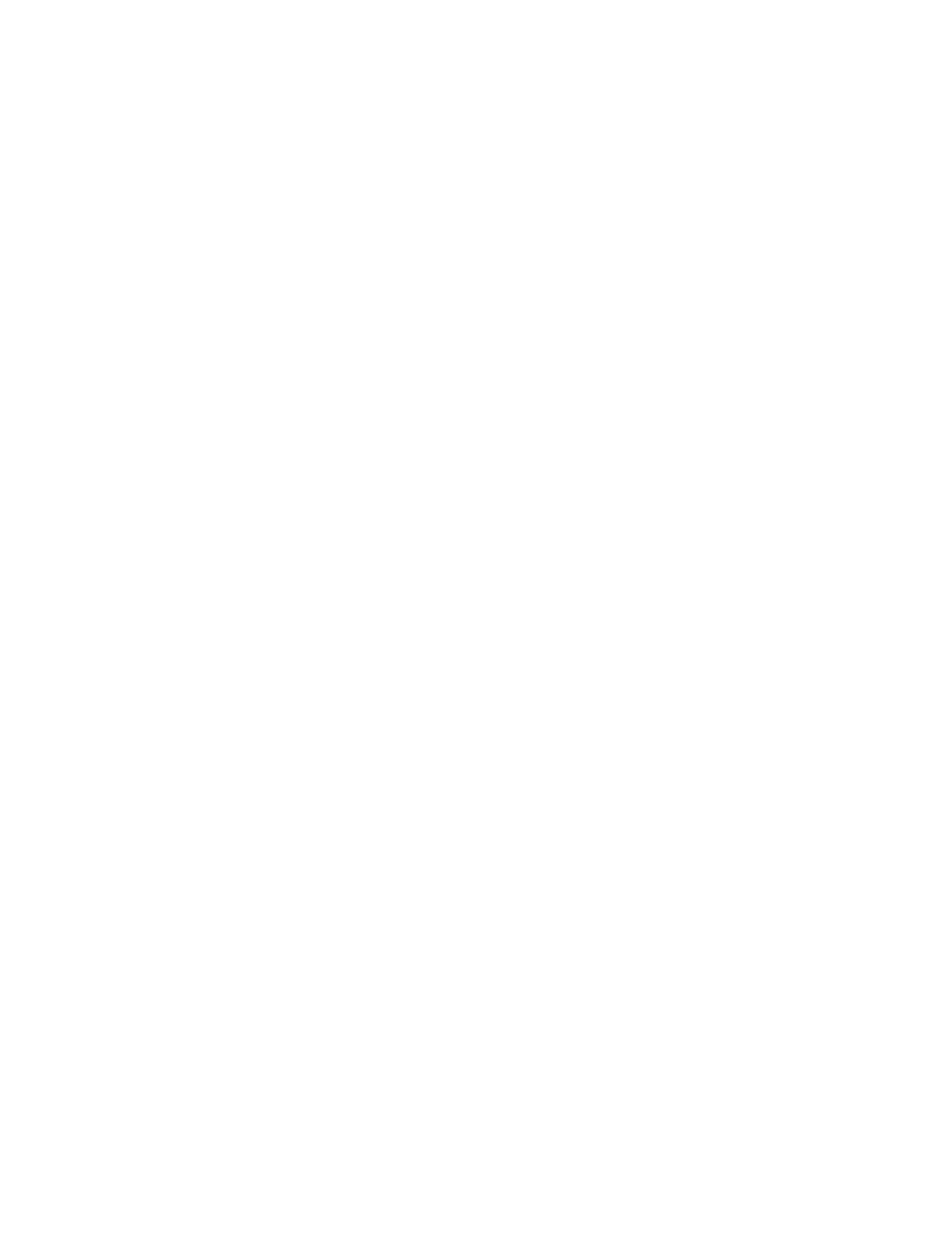# Table of Contents

| Technology as Teaching Tool <b>Engineer Contract Contract Contract Contract Contract Contract Contract Contract Contract Contract Contract Contract Contract Contract Contract Contract Contract Contract Contract Contract Cont</b> |  |
|--------------------------------------------------------------------------------------------------------------------------------------------------------------------------------------------------------------------------------------|--|
|                                                                                                                                                                                                                                      |  |
|                                                                                                                                                                                                                                      |  |
|                                                                                                                                                                                                                                      |  |
| Video Selection & Adaptation <b>[19] Marion</b> 6                                                                                                                                                                                    |  |
|                                                                                                                                                                                                                                      |  |
|                                                                                                                                                                                                                                      |  |
|                                                                                                                                                                                                                                      |  |
|                                                                                                                                                                                                                                      |  |
|                                                                                                                                                                                                                                      |  |
|                                                                                                                                                                                                                                      |  |
|                                                                                                                                                                                                                                      |  |
|                                                                                                                                                                                                                                      |  |
|                                                                                                                                                                                                                                      |  |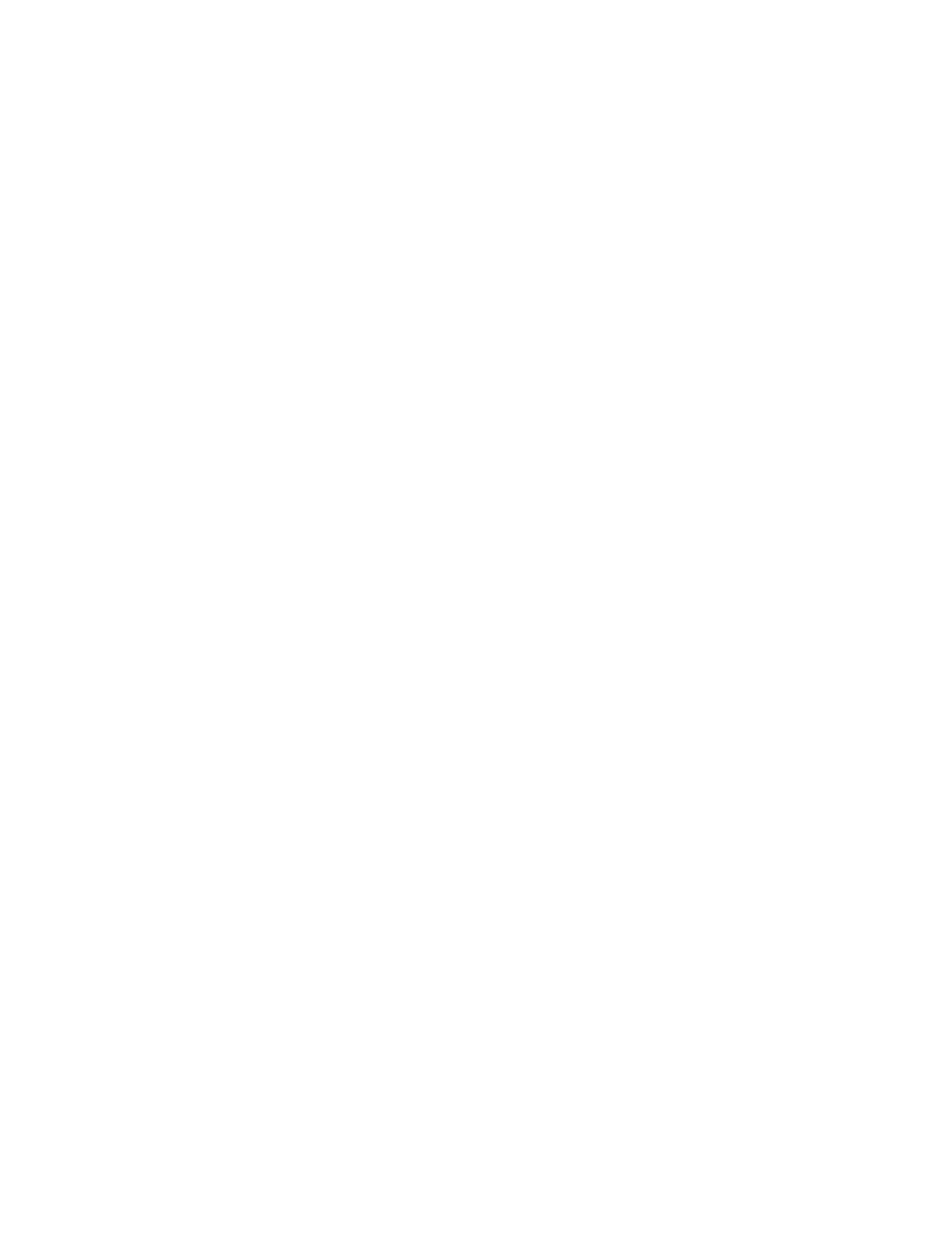# Abbreviations

| B.Ed.       | Bachelor of Education                      |
|-------------|--------------------------------------------|
| <b>CPD</b>  | Continuous Professional Development        |
| СT          | Certificate in Teaching                    |
| <b>CTSC</b> | <b>Cluster Training and Support Centre</b> |
| <b>DSD</b>  | Directorate of Staff Development           |
| <b>DTE</b>  | District Teacher Educator                  |
| HD          | High Definition                            |
| ECE         | Early Childhood Education                  |
| ΙT          | <b>Information Technology</b>              |
| KА          | Khan Academy                               |
| LTE         | Lead Teacher Educator                      |
| <b>MCQ</b>  | Multiple Choice Question                   |
| M.Ed.       | Master of Education                        |
| OEQ         | Open Ended Question                        |
| <b>PEAS</b> | Punjab Education Assessment System         |
| PEC         | Punjab Examination Commission              |
| <b>PST</b>  | Primary School Teacher                     |
| PTC         | <b>Primary Teaching Certificate</b>        |
| SAHE        | Society for the Advancement of Education   |
| SLO         | <b>Student Learning Outcome</b>            |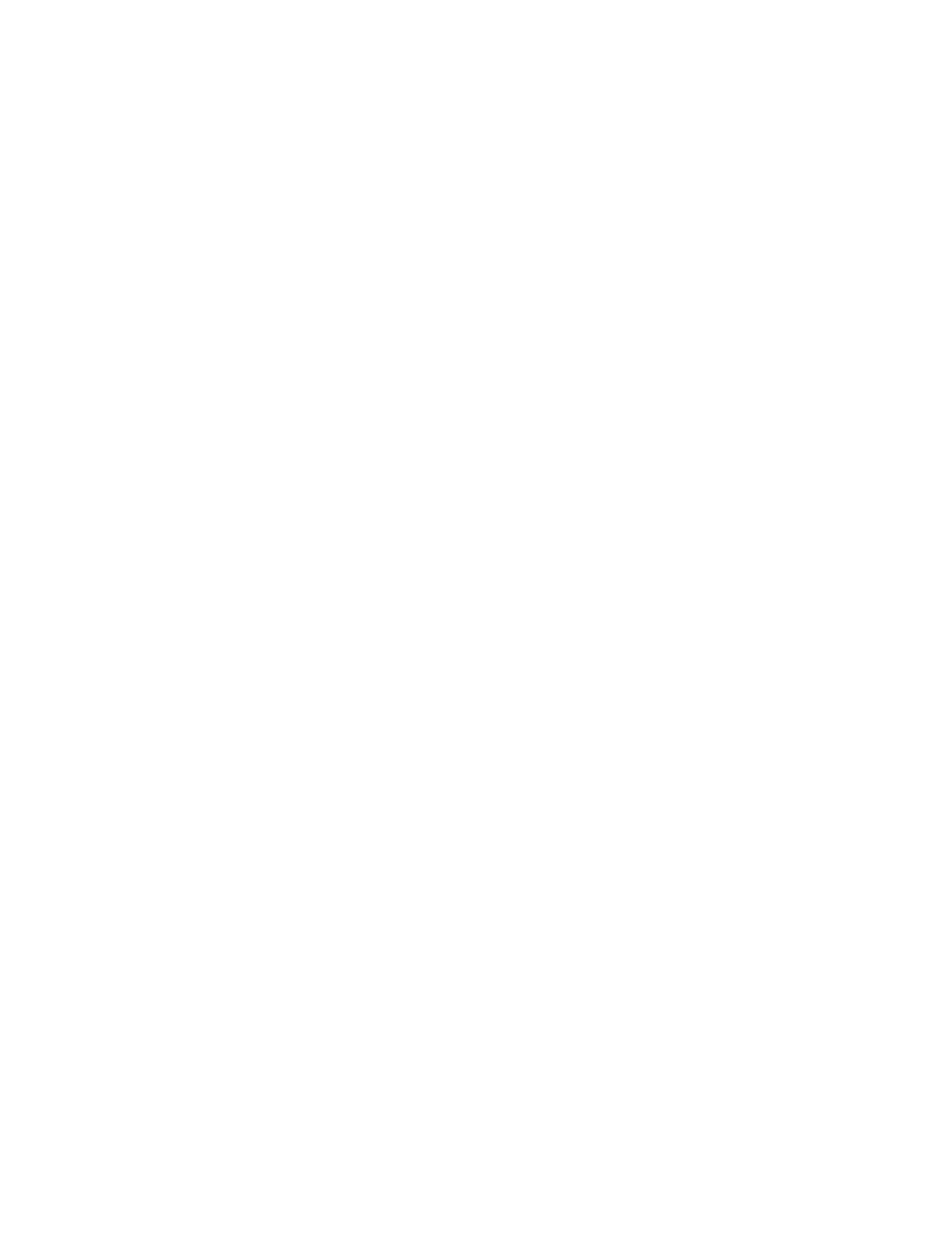Teachers in Pakistan suffer a content knowledge deficit that has serious implications for quality of teaching and learning. The state of the content knowledge deficit among teachers in Punjab is evident from the fact that close to 30,000 primary school teachers have been identified by the Directorate of Staff Development (DSD) as needing remedial instruction. This deficit affects the learning achievement of students as is evidenced by student assessment results.

To address the content knowledge deficit, Society for Advancement of Education (SAHE) in partnership with the DSD initiated the pilot project *Technology for Teaching: Using Innovative Media in Punjab's Primary Classrooms*. The initiative made use of the growing trend to use technology in the classroom as an aid for teaching and learning.

Technology in the classroom is not a new phenomenon. Saettler (1990) refers to the 'audio-visual movement' as "ways of delivering information used as alternatives to lectures and books." This goes back to the 1930s. Much more recently, Salman Khan, who heads the well-known Khan Academy, wrote that in developing short teaching videos he hoped to regenerate among students 'the excitement of learning'. Yet, among the problems faced by teachers in introducing technology in the classroom the most cited are inadequate infrastructure, lack of training and personal expertise and weak technical support (Kazu, 2011). These and other obstacles are to be encountered in Pakistan as well.

Given the challenges to introducing technology in the classroom the project sought to develop a sustainable design. In Punjab, DSD—the apex institution in the province with responsibility for professional development of all public school teachers—has developed a Continuous Professional Development (CPD) framework for a continuous engagement with teachers. DSD's interest in the use of innovative media in its CPD program presented the project with a unique opportunity to ensure the delivery of these videos to a large number of primary school teachers and students. The wellknown Khan Academy (KA) has developed thousands of freely accessible high quality videos designed for self-learning, which the project sought to make use of as an aid in addressing the content deficit. Finally, the availability of portable pocket size projectors that run on battery power along with regular multi-media projectors, provided an opportunity for introducing videos in the classroom.

A working group from SAHE and DSD comprising subject experts was formed to review all key aspects of the project. The project approach was as follows: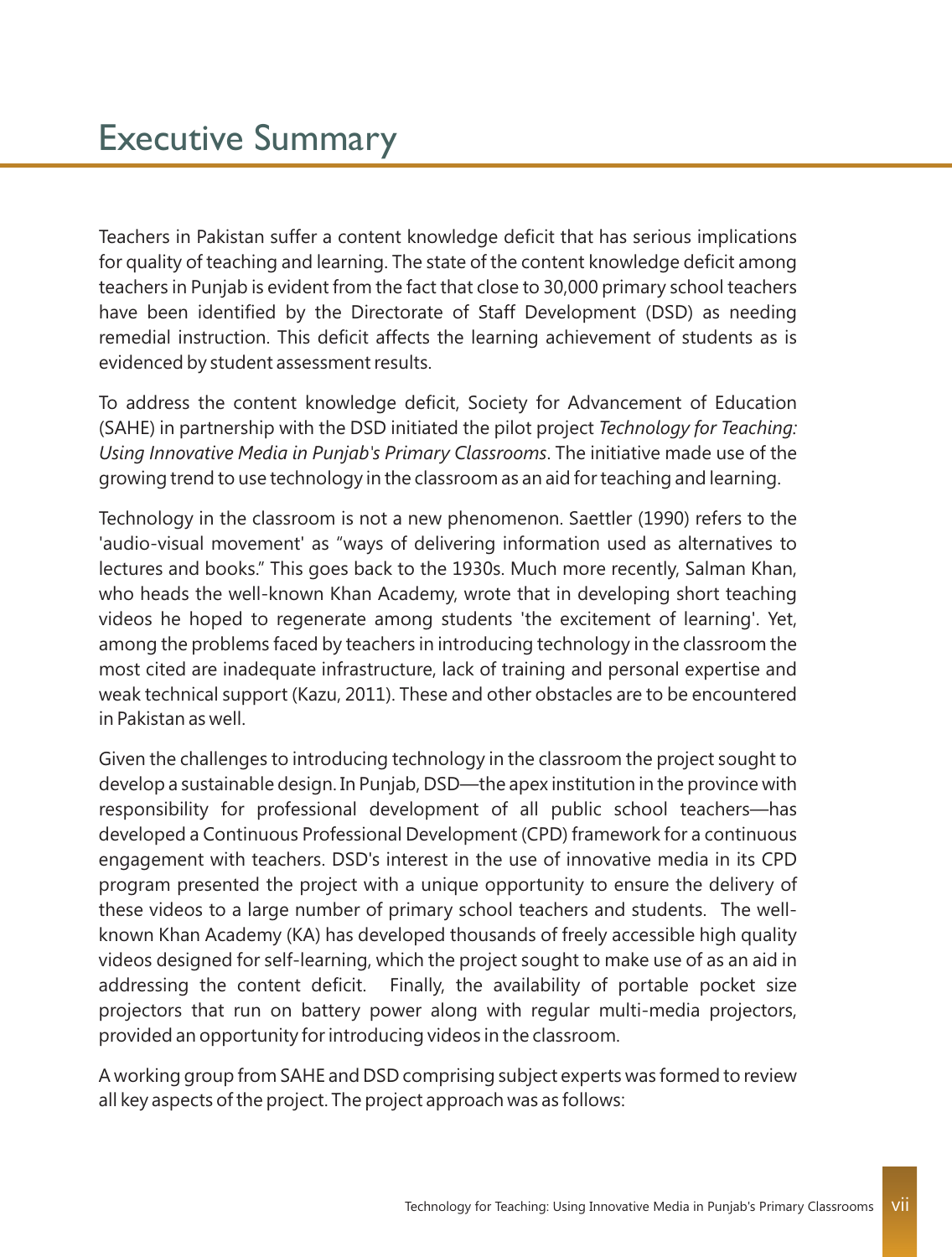- 1. *Technology selection*: The most viable option based on price, availability, quality output and public school context was chosen: a combination of portable and regular sized projectors.
- 2. *Video selection and adaptation:* The area of geometry in mathematics was chosen and 20 videos from Khan Academy and other sources based on alignment with National Curriculum, textbooks and DSD teacher guides were identified. Videos were then adapted to local context and translated into Urdu with efforts made to ensure integrity of the material.
- 3. *Video dissemination and teacher support*: The project identified 12 elementary and high schools in 3 districts (Chakwal, Lahore, Vehari) for the treatment group on the basis of weak content knowledge of teachers, student assessment scores, location, and student enrollment. A group of 12 schools with similar characteristic were selected for the control group. Through the CPD framework teachers were trained on the use of instructional videos in the classroom and support provided at regular intervals along with an instructional manual.
- 4. *Research on Innovative Media*: A student assessment survey comparing performance of treatment and control group students and teacher and student satisfaction survey was conducted to document experiences of the pilot.

The assessment analysis provides us with these results: where instructional videos were used there is better performance particularly amongst medium and low performing students (treatment group mean score is 52% as opposed to 44% for the control group). This is to be expected since weaker students are more likely to benefit from additional support. The improved performance appears to be most pronounced amongst low performing boys followed by medium performing girls with gains being 28% and 17%, respectively. We find trends of movement towards higher performance in the treatment group particularly amongst low and medium performers.

The experience of taking technology to the classroom indicates that the regular multimedia projector was found to be the best option in a public sector classroom context, even though these are just about suitable for class strength of 40. Providing continuous support to teachers enables teachers to gain familiarity with technology and encourages greater enthusiasm in use, thus proving to be a critical component of the initiative.

By means of a satisfaction survey we found mostly positive perspectives from students and teachers with regards to the innovation. Nearly 64% students and most teachers considered the videos highly effective as a learning tool. Many students (71%) and most teachers agreed that the videos provided a means for repeating concepts covered in class, leading to improved comprehension.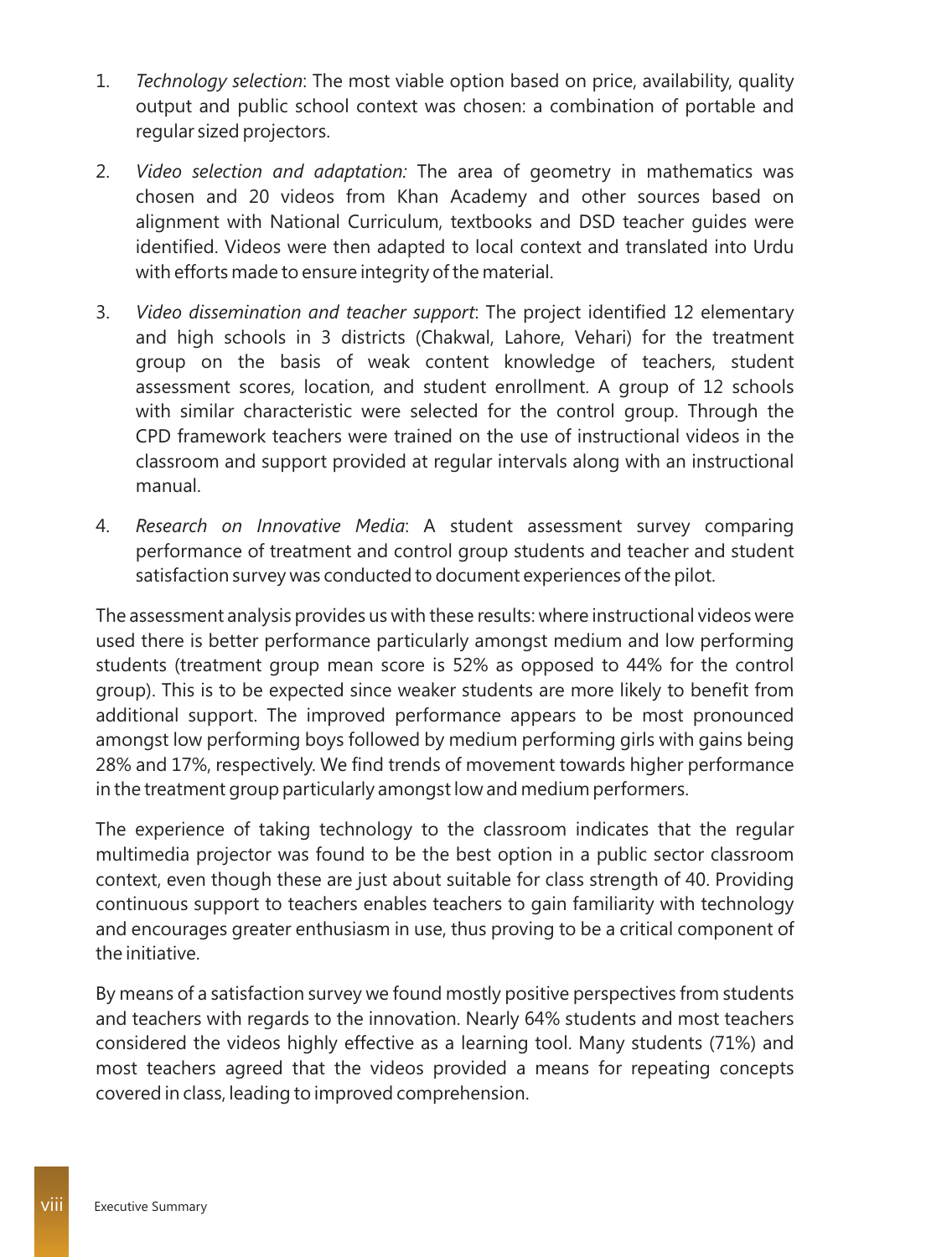With regards to video type, the views of teachers and students were somewhat divergent. Khan Academy videos generally covered multiple topics and drew simple lines on blackboard and non-Khan Academy videos covered single topics and used drawings. Teachers found KA type videos are better designed for explaining the concepts, on the other hand the majority of students preferred the videos with drawings and found multiple and single topics equally preferential. This has implications for the kinds of videos that may be suitable for each group.

In terms of carrying this initiative forward, DSD should develop its own video production capacity as well as seek to adapt a wide array of available resources. KA videos are better suited for teachers at the primary level while less complex videos, which deal with only one concept, are more fruitfully employed for students. Given cost considerations, for now at least, it would only be feasible to take the videos to the students at institutions such as high schools or some elementary schools that have computer labs. The DSD should focus on teachers simultaneously by introducing projection equipment at the cluster level, making such an intervention a regular part of teacher professional development.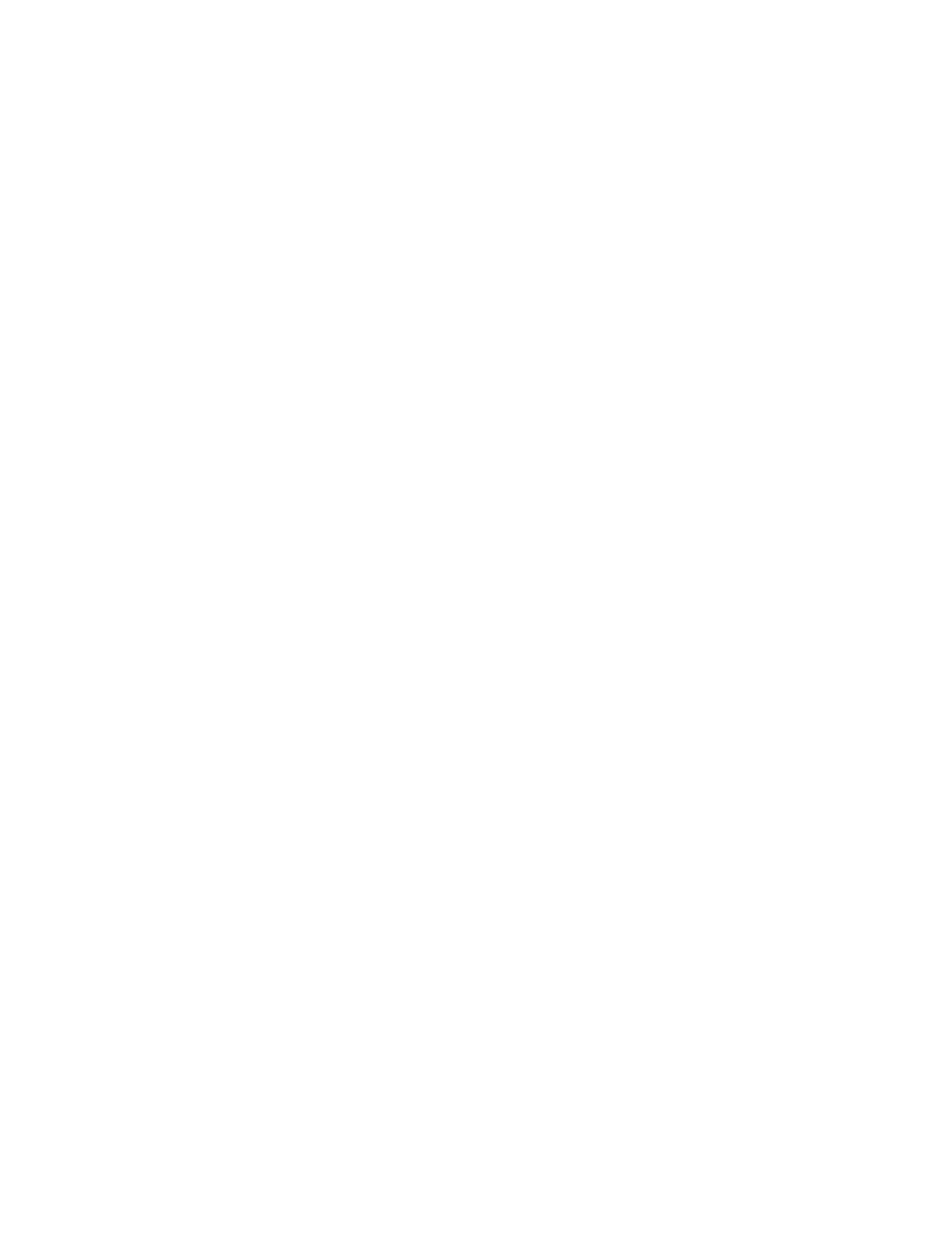# Introduction

When it comes to the quality of education, the role of the teacher is critical. This is one of the reasons why there is so much emphasis on teacher training programs. But where the base of general education is weak, as is often the case in Pakistan, teachers suffer a content knowledge deficit that has serious implications for the quality of teaching and learning in the context of the school. The state of the content knowledge deficit among teachers in Punjab is evident from the fact that close to 30,000 primary school teachers have been identified by the Directorate of Staff Development (DSD) as needing remedial instruction to remove the gaps in their subject matter knowledge. This deficit affects learning achievement of students as well. According to Punjab Education Assessment System (PEAS), in 2011 only 27% of the students were proficient in mathematics.

To address the content knowledge deficit amongst students as well as teachers, the Society for Advancement of Education (SAHE) in partnership with the DSD initiated the *Technology for Teaching: Using Innovative Media in Punjab's Primary Classrooms* pilot. The initiative made use of the growing trend to use technology in the classroom as an aid for teaching and learning and builds on the availability of innovative instructional videos, low cost technologies in Pakistan as well as the presence of a mechanism of Continuous Professional Development (CPD) enabled by the DSD in Punjab.

### Technology as Teaching Tool

The use of technology in the classroom is hardly a new enterprise. Saettler (1990) refers to the 'audio-visual movement' as "ways of delivering information used as alternatives to lectures and books." This goes back to the 1930s when some educationists argued that media, such as slides and films, could be used to deliver information in the classroom more effectively (Robyler and Edwards, 2000). It is only over the last quarter of a century that technology in education has become essentially equated with the computer. Nevertheless, media technology remains an important teaching aid and even more so in the context of less developed countries where we simply cannot assume anything even close to universal access to technology.

So, how does media technology enhance learning in the classroom? At the very least it helps in the essential task of getting the attention of the learner, the visual and interactive resources seem to help focus students' attention and encourage them to spend more time on learning tasks (Robyler and Edwards, 2000).

Much more recently, Salman Khan, who heads the well-known Khan Academy, wrote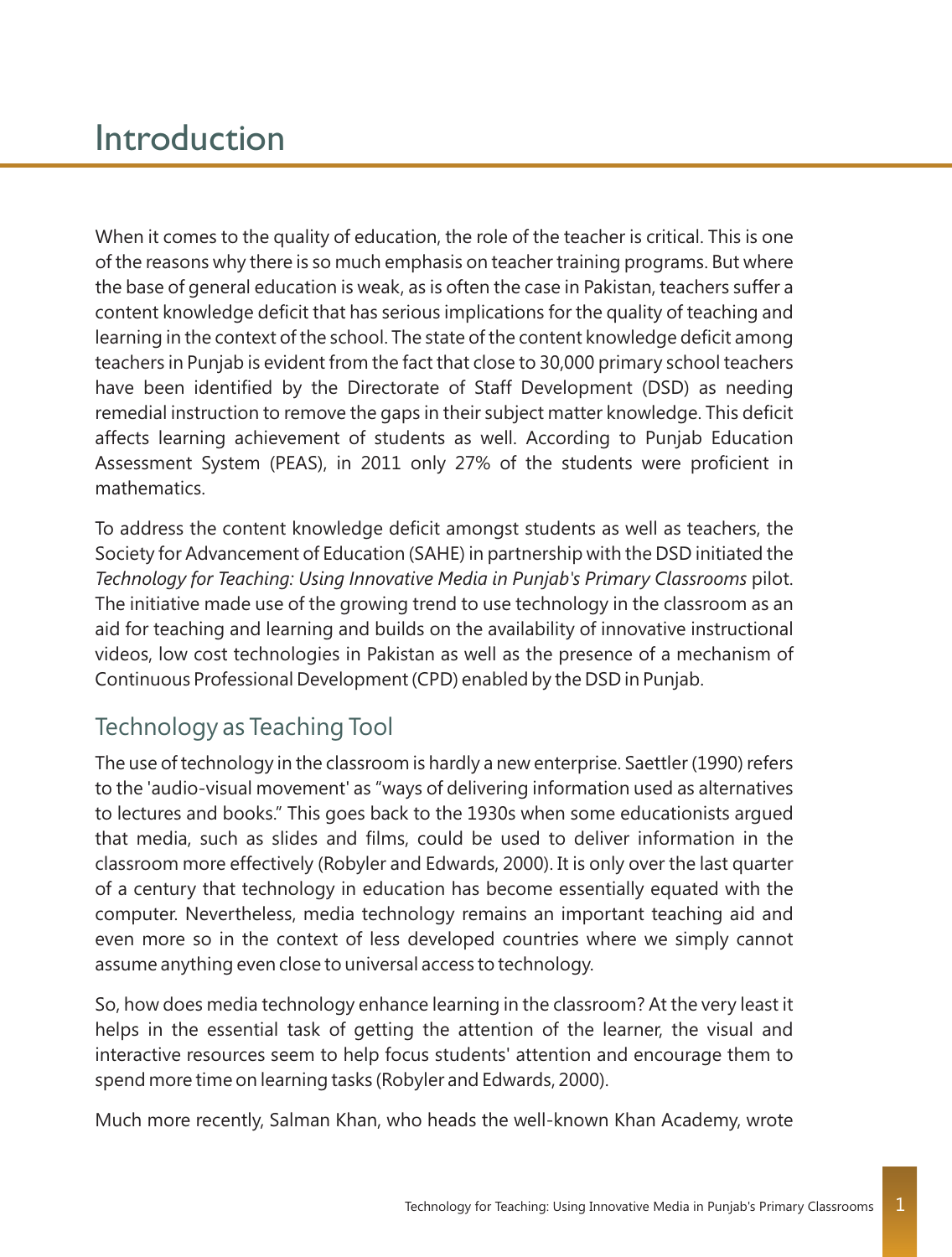that in developing short teaching videos he hoped to regenerate among students 'the excitement of learning.' Videos on topics that are relatively more difficult to comprehend can be repeated without unduly taxing the teacher who is then free to spend time more usefully elaborating the particularly complex aspects of the topic (Khan, 2012).

In Pakistan, too, there is now increasing interest in the use of technology for advancing education within and outside the classroom. For instance, the Punjab government has adopted a policy of providing all high and higher secondary schools with computer labs. A number of primary schools now have a 'kids room' equipped with a television and DVD projector. Thousand of laptops have been distributed to students under a government initiative. Government institutions such as DSD have shown an interest in developing an audio-visual wing for accessing and producing videos that can be integrated into teacher training. Elite private schools encourage computer use from an early age. NGOs are experimenting with using mobile phones to advance literacy.

Technology, however, whether by reference to media or computers, is not a magic wand that can ensure learning. It is important to recognize that, to be useful, it needs to be integrated within the broader curriculum. For this, "we need more teachers who understand the role technology plays in society and education, who are prepared to take advantage of its power, and who recognize its limitations. In an increasingly technological society, we need more teachers who are both 'technology savvy' and 'child-centered" (Robyler and Edwards, 2000, p.12).

Sustainable use of technology in any case poses special problems in the context of the developing world. Among the problems faced by teachers in introducing technology in the classroom the most cited are inadequate infrastructure, lack of training and personal expertise and weak technical support (Kazu, 2011). These and other obstacles are to be encountered in Pakistan as well. This is even more so in the public sector schools that cater to the less well-off but majority of Pakistan's children. The schools for the most part lack adequate facilities including the assured and continuous supply of electricity and even the better teachers in these schools frequently lack the training and the expertise to properly integrate any audio-visual material into the curriculum in order to enhance learning.

Still, a beginning has to be made and DSD has taken the bold step of facilitating this pilot initiative. This report discusses the nature of this initiative, the modifications required for using technology in the classroom in the local context, the collaborative role of the DSD and its ownership of the enterprise, the responses of the students as well as the teachers to this enterprise and our recommendations keeping in view the findings of the study by way of the intervention's potential and limitations.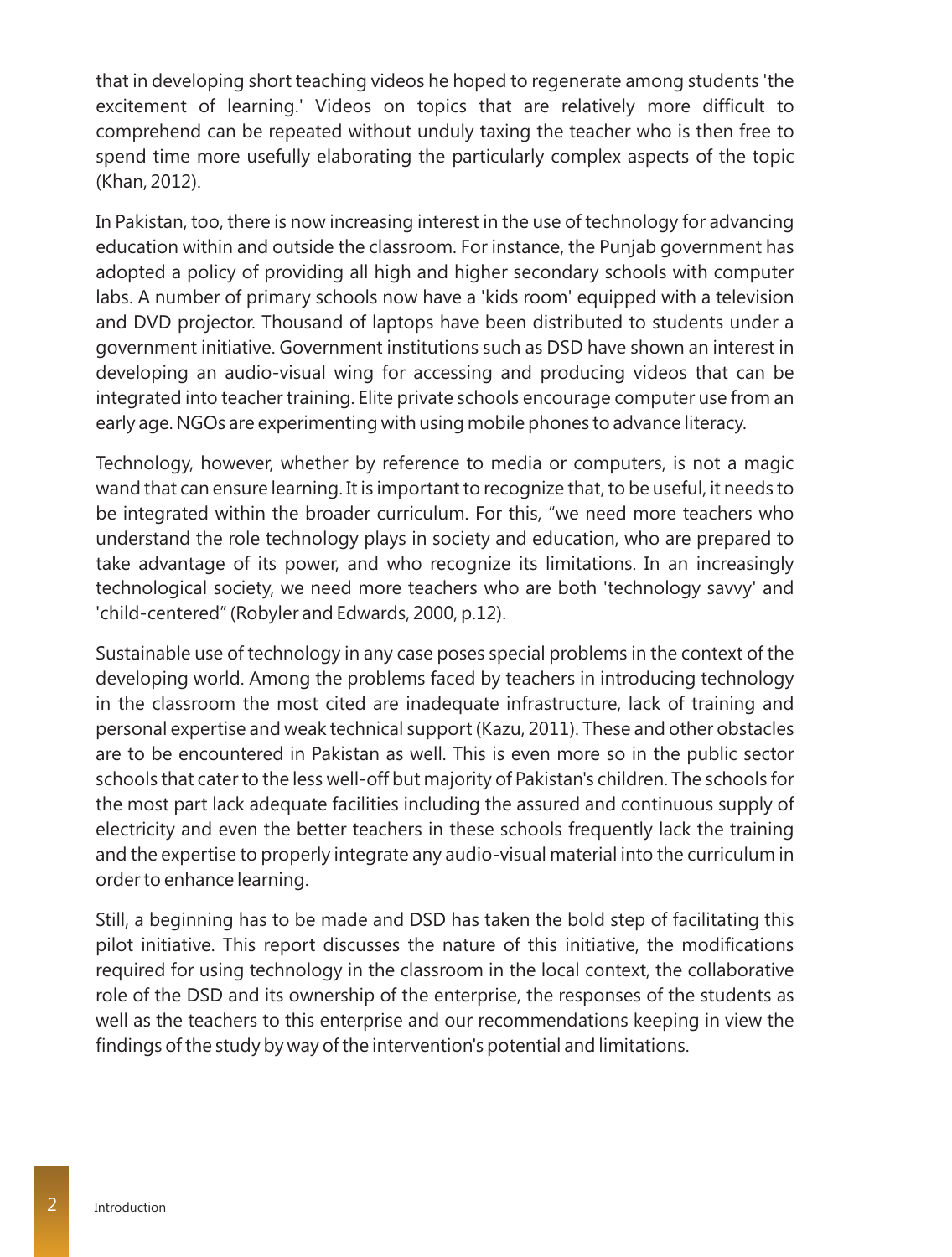The piolt initiative *Technology for Teaching: Using Innovative Media in Punjab's Primary Classrooms* sought to improve the quality of teaching and learning in the subject of mathematics in selected primary schools of Punjab through the innovative use of instructional videos and introducing these videos in the DSD Continuous Professional Development (CPD) program by using relatively low cost, easily transportable projection technologies. This section describes how the innovation was designed as well as the implementation process, the constraints faced and learning at each stage. All these have implications for expansion and further work on this initiative.

# Designing the Innovation

#### Contextual Elements

Given the challenges to introducing technology in the classroom, the project sought to develop a sustainable design, by making use of key elements in the context to do so.

A mechanism for regularly reaching teachers in Punjab: DSD—the apex institution in the province with responsibility for the professional development of all public school teachers—has developed a CPD framework for continuous engagement with Primary School Teachers (PSTs) in Punjab. Under CPD, a cluster of 15-20 primary schools are associated with a centrally located Cluster Training and Support Centre (CTSC) where a District Teacher Educator (DTE) provides teachers with professional development in pedagogy and content areas, support materials, and on-site mentoring and instructional coaching. Currently, DSD has developed an extensive network of over 3000 DTEs and 90 Lead Teacher Educators (LTE) to support the DTEs as well. DSD's interest in the use of innovative media in its CPD program presented the project with a unique opportunity to ensure the delivery of these videos to a large number of primary school teachers and students.

High quality instructional videos: The well-known Khan Academy (KA) has developed thousands of freely accessible high quality videos designed for selflearning. The video content is delivered in 10-20 minute 'digestible chunks' displayed on an electronic blackboard, using a conversational style as opposed to conventional instructional approach. International recognition of the utility of the videos has included endorsement of the Khan Academy's work by Gates Foundation (Tan, 2013). Several experts such as the New School's Venture Fund Ted Mitchell think that it would be important to measure KA's videos impact by looking at changes in the distribution of test scores, observing that these videos would be a success if low-performing kids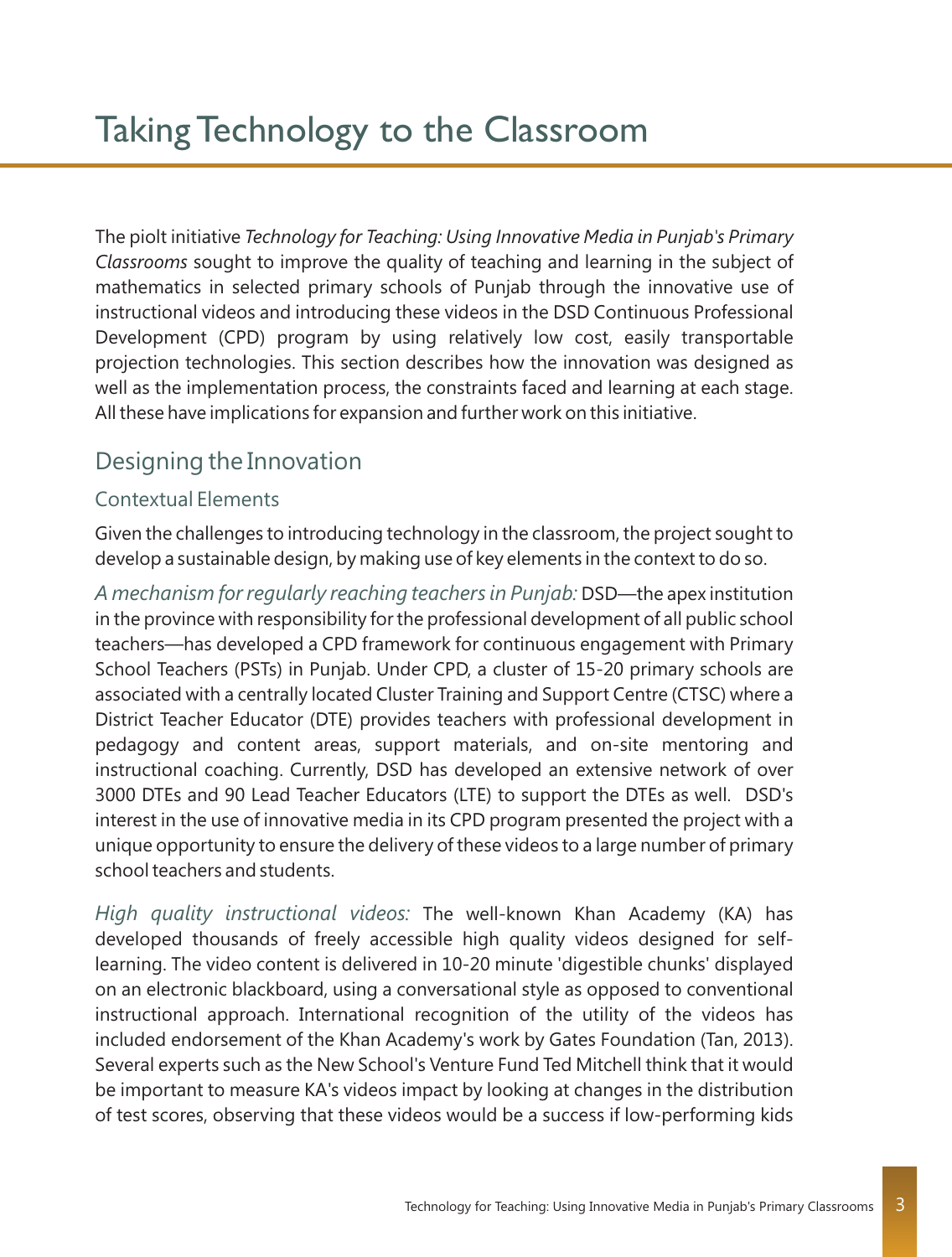move ahead and "shift the bell curve to the right," (Kronholz, 2012). The project sought to make use of these tried and tested videos as a valuable aid in addressing the content deficit in teachers and students.

Low-cost portable technology: The availability of portable pocket size projectors which run on battery power, along with the more familiar multi-media projectors, in the local market provided an opportunity for introducing instructional videos in the classroom.

#### Approach

The project adopted the following approach to implementing the project:

- Technology selection: Exploring the projector options available in the market and choosing the most viable option based on price, availability, projector quality output and public school context.
- Video selection and adaption: Choosing one topic in Grade 5 math and covering it in its entirety; aligning the videos with the primary level Student Learning Outcomes (SLOs) identified in the National Curriculum, incorporated in textbooks and the newly introduced DSD teacher guides; and adapting the content to preserve the integrity of subject matter while making it accessible to children in a particular setting.
- Video dissemination and teacher support: Collaborative planning with the DSD to disseminate the videos to a selected number of primary school teachers in three districts through CPD framework; developing an instructional manual to assist teachers in delivering lessons with the help of innovative media; and training DTEs who then in turn trained the selected teachers on the use of instructional videos in the classroom.
- Research on Innovative Media: Diligently documenting and assessing the implementation of all aspects of the initiative through a student assessment and student and teacher satisfaction survey.

#### Intended Impact

The innovative pilot project sought to increase the learning achievements of students in math subject of Grade 5 in classrooms where instructional videos were used. It also sought to develop a set of high quality and free instructional videos in the selected content area of math and instructional manuals linking these instructional videos with Punjab Textbook Board Grade 5 exercises, lesson plans and the academic calendar developed by DSD. The beneficiaries of the program include: (1) 8 DSD Trainers who received training on how to make use of instructional videos in training teachers; (2) 12 Primary school teachers (PST) in selected schools who received training on delivering lessons with the help of innovative media; (3) 447 Primary school students who learned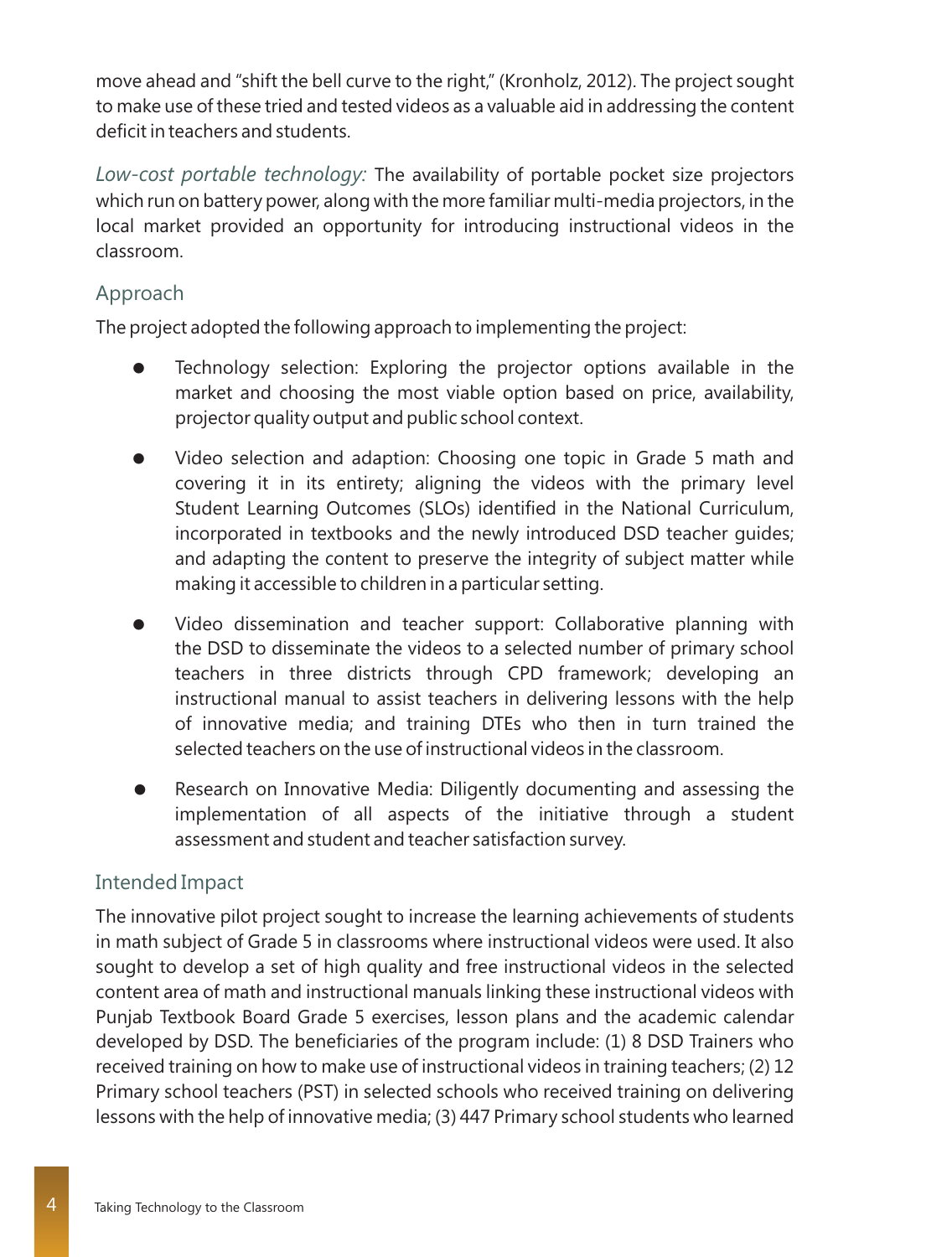geometry with the help of instructional videos.

### Technology Selection

#### Process

SAHE in consultation with technology experts evaluated the projectors available in the market, cell phone projectors, portable projectors and regular projectors. The former two were initially preferred due to their reliance on batteries, rather than an unreliable power supply. Apart from the main considerations of price and availability and the projector's display quality and output, the following aspects related to the public school context were taken into consideration during the review: classroom environment such as light, space and average class size, power outages and ease of use by teachers. Based on these criteria the cell phone projector was deemed inappropriate for the nature of the initiative and the following types of projectors were chosen: (1) Portable projectors with SD cards and battery-operated speakers; and (2) Regular multimedia projectors using electricity input and DVD players.

#### Constraints & Learning

From the pilot experience it appears that regular projectors seem to be the more suitable option with portable projector having greater constraints and cell phone projection not being a realistic option at all. Further details have been provided below.

Projector availability and limitations: Portable projectors, particularly the latest versions, were not readily available in the local market as compared to the regular multimedia projectors. Given that the portable projectors accessed the video content through SD cards, there was a limit on the types of video formats it could play in this manner. As a result it was not possible to use high resolution video formats (such as avi or mp4) and a lower quality video format (xvid) had to be used with this option. This was not an issue with the regular projector, which accessed the videos from the DVD through the DVD player.

Classroom environment: Portable projectors are not conducive to large class size where the number of students exceeds 20 as the display output is limited. Poor visibility from a certain distance, spacious and luminous classrooms were problematic in cases of large class size. Even regular multimedia projectors are only suitable for a class size not exceeding 40 students.

Ease of use: Initially many of the primary school teachers were less amenable towards using either kind of projector due to lack of familiarity with such technology. With time this situation improved. More importantly the issue of setting up the equipment had implications for time management. In many instances it consumed over 10 minutes of potential teaching time to properly setup the projector and in large classes to move the students to create needed space. Installation time also varied by gadget; portable projectors took less time to install than regular projectors.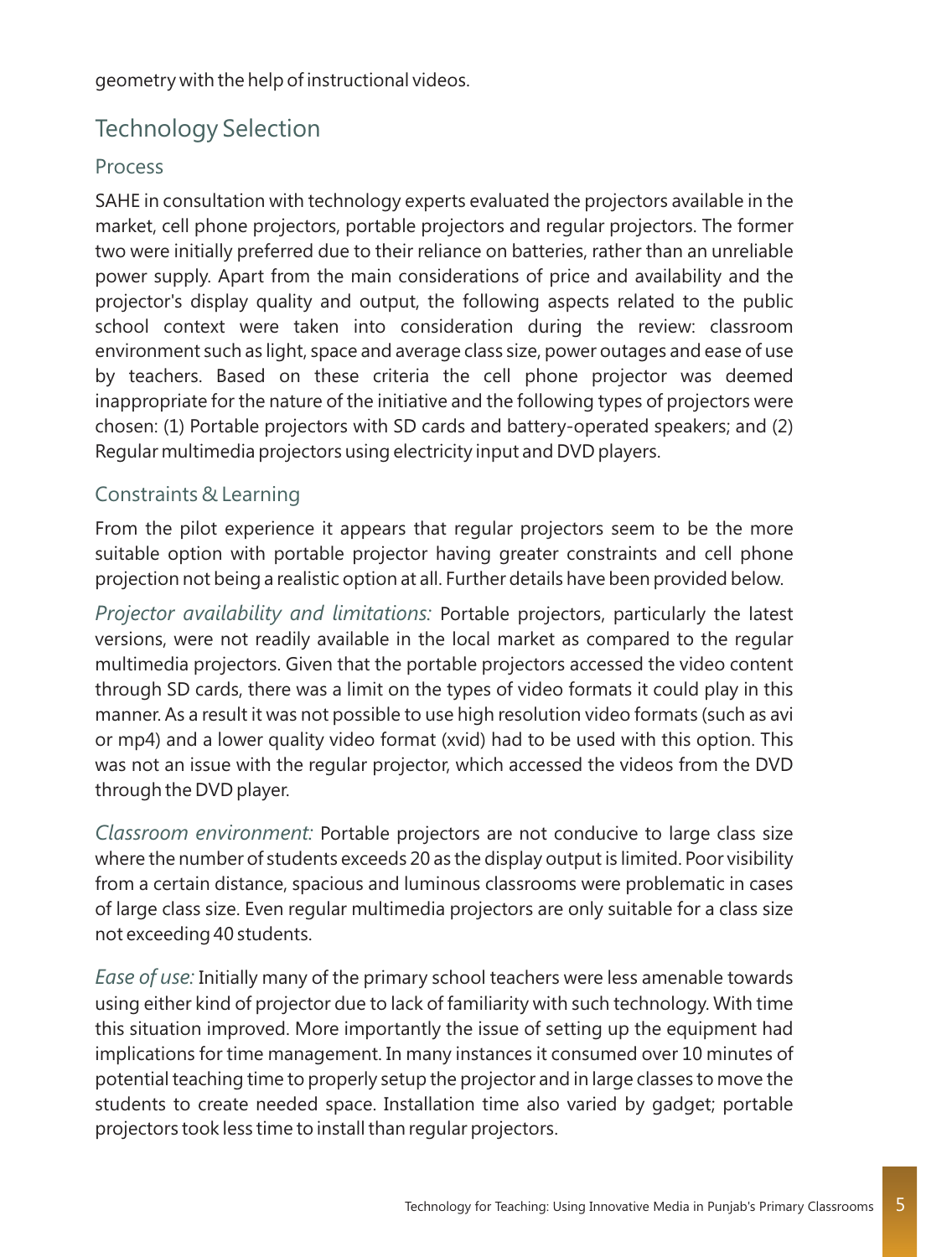*Equipment security:* Loss of equipment and theft is a common problem in schools due to absence of safekeeping cabinets. In schools where head teachers were keen to introduce the innovation and ensure security of the equipment, the project faced fewer difficulties in implementation.

Availability of electricity: Portable projectors were partly helpful in the case of power outage, but at the expense of display and output quality as compared to regular multimedia projectors. In any case, even portable projectors required electricity supply at some point for charging purposes.

# Video Selection & Adaptation

#### Process

The process consisted of several stages all of which were reviewed by a working group of experts from the DSD and SAHE. The first stage entailed choosing a mathematics topic, one that students appeared to require assistance in. Topic selection was also based on the availability of KA videos relevant to curricular SLOs and the project timeframe i.e. the topic would have to be covered towards the end of the year. The topic eventually chosen was geometry. The next step was to match the videos to the national curriculum SLOs of Grade 5 for geometry. In this regard 20 KA videos and 5 videos from other sources were selected.

The second stage entailed the adaptation of video content to the local context as well as translation from English to Urdu and voice over. Difficult words were written in Urdu next to English words. Such an exercise was aimed at creating customized version of videos for the pilot project. All videos were then reviewed by the working group for purposes of quality and alignment with the textbook, DSD teacher guide and SLOs.

#### Constraints & Learning

The process of developing videos and using them in the class revealed issues with the instructional videos available that will need to be considered for scale-up. For example, the two different video sources have different limitations. A detailed list of the limitations experienced is as follows:

*Limited content for primary level:* Khan Academy has a greater focus on the higher grades and a limited number of videos on the subject matter for Grade 5 mathematics. As a result the available videos could not always be easily integrated with the DSD teacher guides and textbook and required extra resources.

*Instructional style:* Even for those videos that deal with primary level content, a majority of KA videos focus on more than one concept at a time and adopt a style that is often difficult for Grade 5 students to grasp. In contrast it appeared that most students preferred videos accessed from non-KA sources, which focused on a single concept.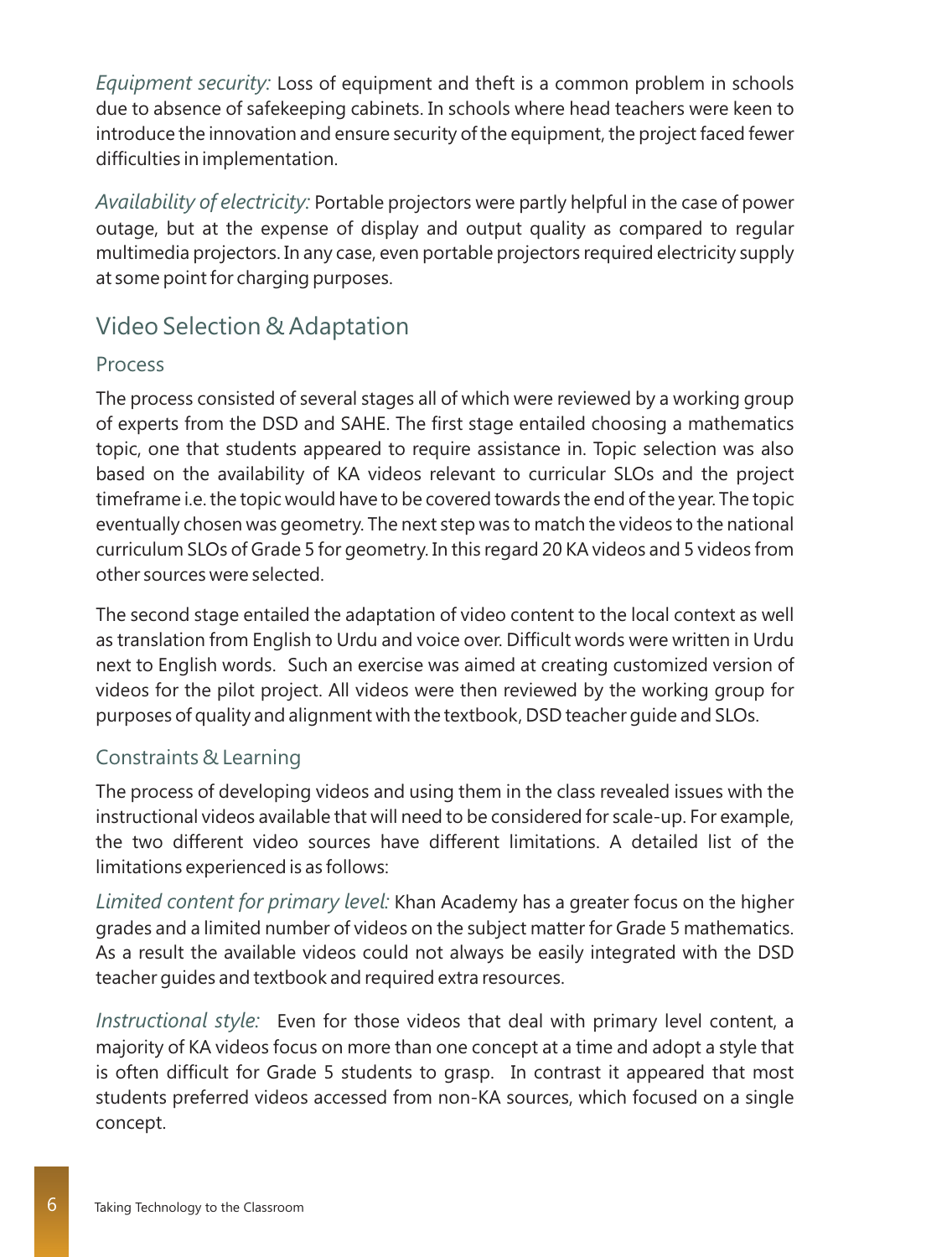*Vocabulary:* Easy to understand language for students of Grade 5 was a prerequisite in the process. Despite taking care of specific mathematical terms in translation, comprehension on the part of students proved to be an obstacle. Further testing out of terminology in this area is required.

Matching content: The content used in the adapted videos in some cases did not match the actual level at Grade 5. This is because there is still a disconnect between the DSD Teacher Guides which are based on the 2006 curriculum SLOs and textbooks which in the case of math are still based on the older version of the curriculum.

### Video Dissemination & Teacher Support

#### Process

SAHE and DSD collaboratively planned video dissemination in 12 schools in 3 districts; selection was done as follows:

- District selection: Three districts were selected for project implementation to ensure geographical representation within Punjab: Chakwal (north), Lahore (central), Vehari (south).
- Cluster selection: In each district, a cluster-level approach was adopted in which the project linked the innovation to the CPD model. Selection criteria for the cluster depended on ensuring that clusters: (a) were in geographically similar areas (rural in Chakwal/Vehari and urban in Lahore); (b) have an average student performance (based on DSD assessment for May 2012).
- School selection: The following criteria were taken into account: (a) School level at least elementary or high to ensure adequate facilities and adequate security for the projection technology; (b) Gender; and (c) Minimum enrolment of at least 20 students.

In order to support teachers in incorporating instructional videos into their lessons, the project through its working group developed an instructional manual. In this the instructional videos were integrated with the DSD teaching guide, indicating to teachers what videos to use in which lesson or activity. The guide also provided information on how to setup and use the projectors.

Teachers were then trained, making use of the structure underlying the CPD model. First the DSD LTEs trained its DTEs and then the DTEs trained the PSTs in their respective clusters on the use of videos and projectors in the classroom. Finally support was also provided in the classroom. In each district, the project engaged Monitoring Managers to extend support to teachers and monitor them by scheduling weekly visits. This was in addition to regular visits of DTEs under the CPD framework, which also focused on the innovation.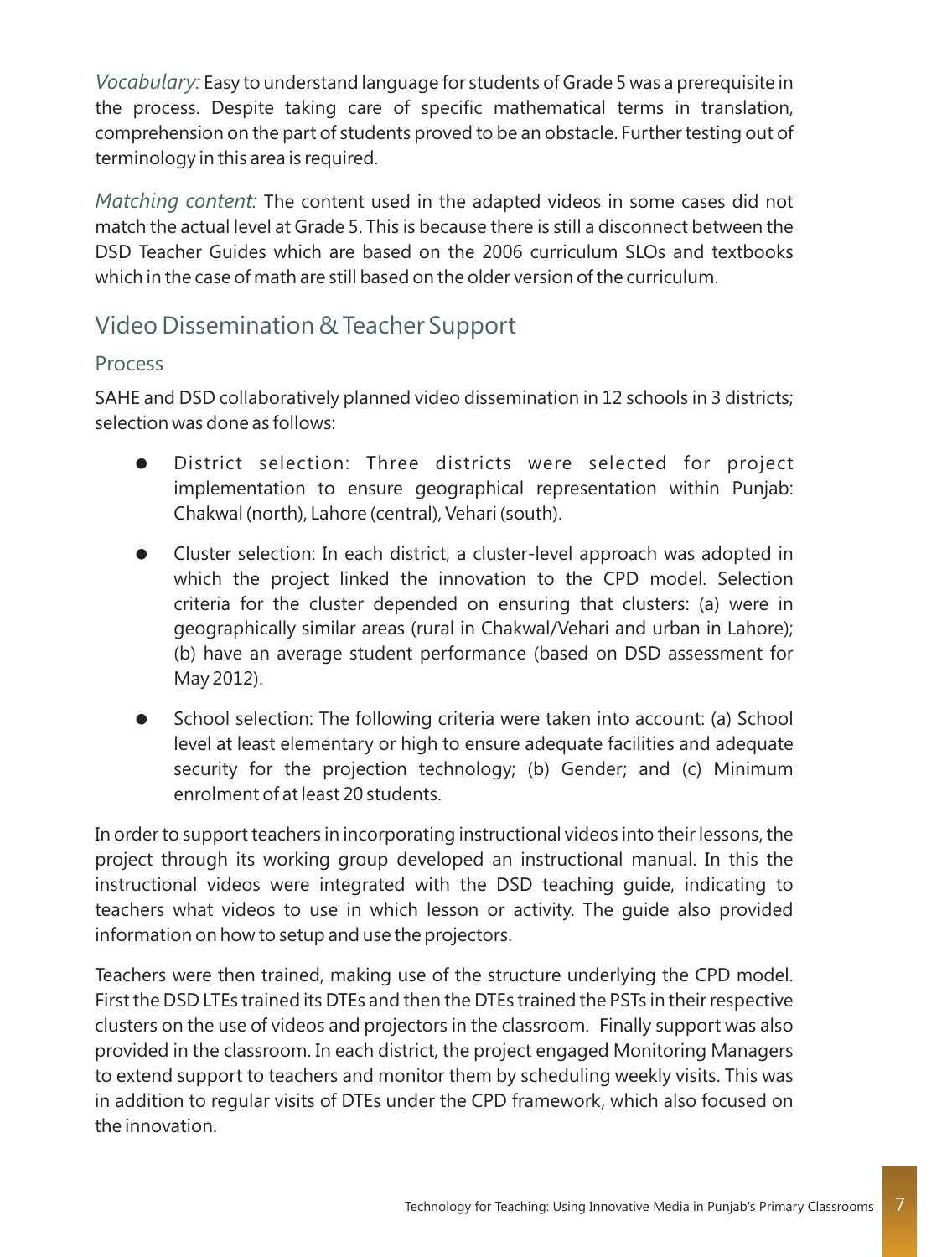#### Constraints & Learning

The project's focus on students and the short timeframe, meant that sufficient attention could not be accorded to the teachers, even though teachers did serve as a critical component of the initiative.

Familiarity with technology: During district and cluster level trainings, it appeared that female teachers were hesitant in presenting their model lessons using the technology due to lack of familiarity with it.

Attitude toward innovation: Initially there was resistance from some of the schools in taking ownership of the equipment, using the instructional videos and committing to taking the innovative media to level of classroom. Initially a majority of teachers took this intervention as an additional burden to their normal routine work. Fortunately, the CPD framework made them accountable to DSD so they made an effort and after trying the innovation their attitudes changed. Also there were fewer difficulties at school sites where the teachers had support from head teachers.

Continuous support: Consistent support through engaging monitoring managers and DTEs proved to be a key element in making the intervention a successful enterprise. Due to positive role of DTEs, the momentum was attained through motivation and encouragement of PSTs. With added effort, teachers attained familiarity with gadgets and instructional videos, which later induced interest of teachers and students in the geometry topic. So, eventually, working with the teachers paid off.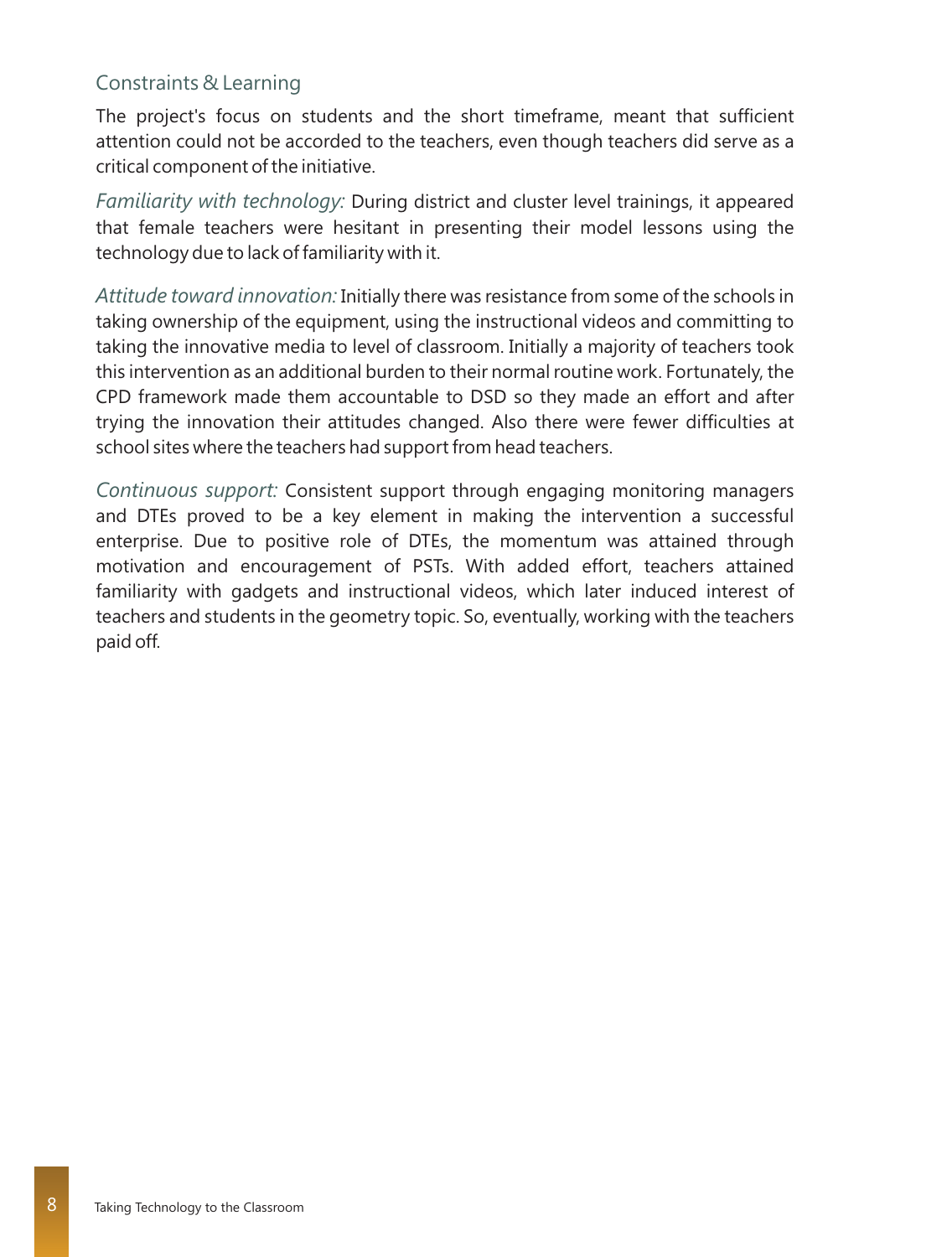The research component sought to understand how the innovation project had influenced teaching-learning quality by documenting the experience and possible impact of the innovative media on primary school student learning in the area of geometry. For this purpose a treatment-control group comparison was setup and student assessments in geometry were conducted at the beginning and the end of the project. In addition to this, to understand the experience from the perspective of students and teachers, a small-scale satisfaction survey was conducted.

### Research Methodology

A first step in designing the research was to establish comparability between treatment and control group students, it was important to match the characteristics of the two groups as much as possible. One level of matching was done at the level of the school (during school selection). Control group schools were selected in geographically similar locations to those in the treatment group. The second level of matching was done at the level of the student. For this students were sorted into performance groups (high, medium, low) based on baseline assessment performance for comparison with students of the same performance level group at a later stage.

Prior to the project implementation the project conducted a baseline assessment on Grade 4 geometry learning outcomes in order to establish a means for comparability between the two groups. The data from the baseline was used to sort students into performance groups. The project then conducted an endline assessment, right after project implementation, to determine student's competence in Grade 5 geometry skills. The satisfaction survey was carried out immediately after the completion of implementation and endline assessments.

#### Tools

The baseline and endline assessment tools were designed in accordance with subject based SLOs, textbooks and DSD teacher guides as well as the adapted videos for the respective grades. Both consisted of 16 multiple choice questions (MCQ) and 4 openended questions (OEQs) covering the main topics in geometry, i.e. angles, triangles, quadrilaterals and perimeter. The items once developed by SAHE were reviewed and translated by a working group of subject specialists in the DSD and piloted in 3 schools in Lahore. The pilot provided an opportunity to ensure the content validity of the test items. The results of the pilot analysis were used to finalize the items in the tool.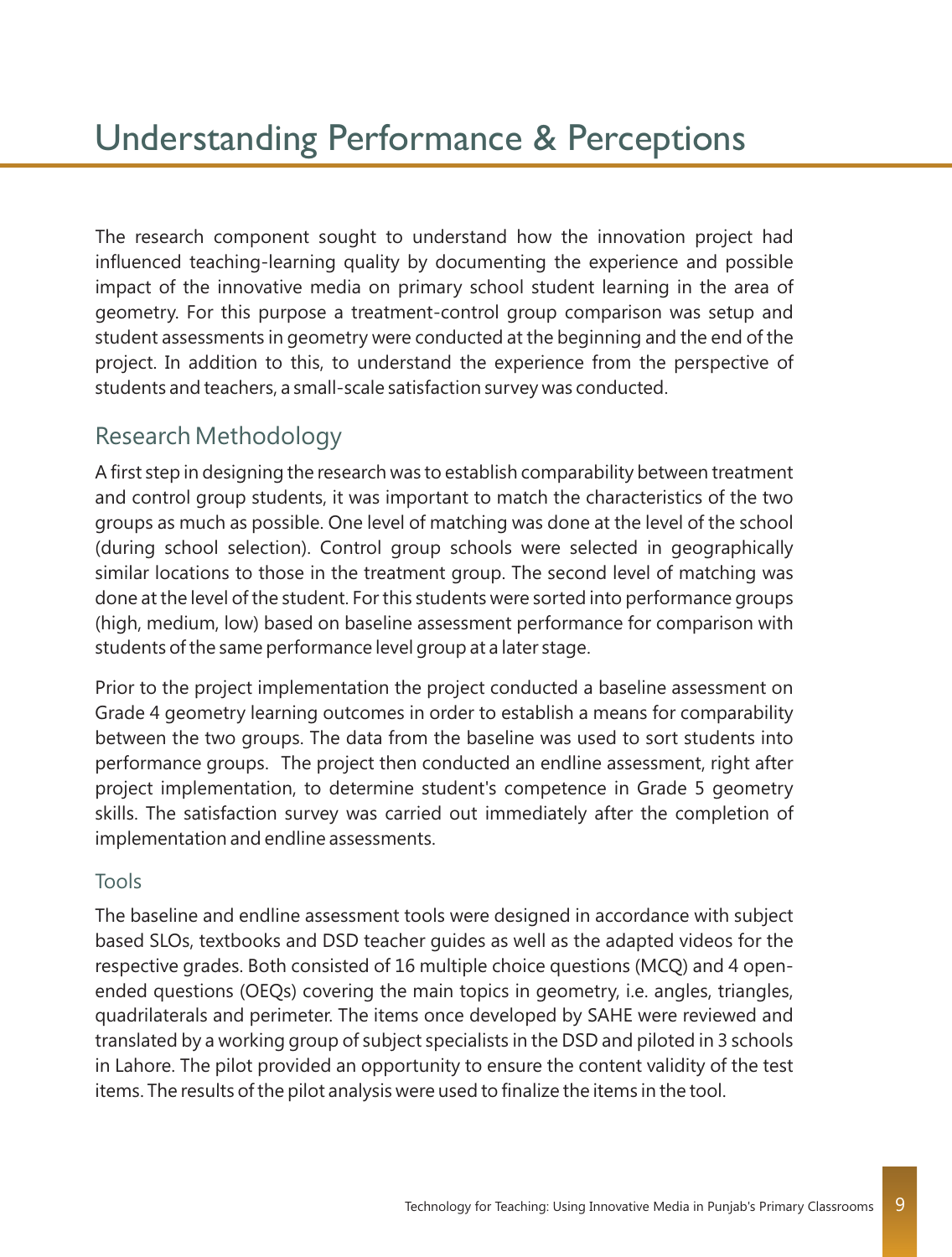In addition to the assessment tool, a background tool for the school was developed. This sought to collect basic information with regards to the school, the Grade 5 class and teacher.

The satisfaction survey tool was designed to understand the actual process followed in using videos in the classroom as well as perceptions regarding video use, usefulness of videos as a teaching tool, quality of videos used and video preferences. The tools consisted of primarily closed-ended questions, rating the degree of agreement to a particular statement or ranking questions, and a few open-ended questions.

#### Sample

The sample for the assessment and satisfaction survey was based on the overall project sample. In each of the three selected districts, one cluster for treatment schools was selected and one or two clusters were selected for control group schools. Cluster selection depended on ensuring that clusters were in geographically similar areas (rural in Chakwal/Vehari and urban in Lahore) and had an average student performance. Finally school selection took into account school level, gender, and a minimum enrolment of 20 students. In each district 4 treatment and 4 control group schools were selected for a total of 12 treatment schools and 12 control group schools.

In these schools a total number of 783 students were assessed of which 327 were male and 456 female (there were approximately equal amounts of students in treatment and control schools).For the satisfaction survey, all teachers in the treatment schools (a total of 12 teachers) and a randomly selected group of 10 students per school (for a total of 120 students) were surveyed.

Teacher profile: The vast majority of teachers in the selected schools are class teachers; very few are specifically math teachers. About 10 of the teachers have 5 years or less of teaching experience; the remaining 12 have many more years of experience. There is a mixture of academic qualifications: 9 have matriculation/intermediate

| Qualification | <b>Treatment</b> | <b>Control</b> | <b>Total</b>  |
|---------------|------------------|----------------|---------------|
| Matriculation | 3                | 2              | 5             |
| Intermediate  | 2                | 2              | 4             |
| B.A.          | 3                | 1              | 4             |
| B.Sc.         | 1                | $\overline{2}$ | 3             |
| M.A.          | 3                | 3              | 6             |
| M.Sc.         | Ω                | 2              | $\mathcal{P}$ |

**Table 1: Teacher Academic Qualifications**

**Table 2: Teacher Professional Qualifications**

| Qualification Treatment |   | <b>Control</b> | <b>Total</b> |  |
|-------------------------|---|----------------|--------------|--|
| None                    | 0 | 2              | 2            |  |
| <b>CT</b>               | 1 | $\Omega$       | $\mathbf{1}$ |  |
| PTC                     | 6 | 4              | 10           |  |
| B.Ed.                   | 5 | 5              | 10           |  |
| M.Ed.                   |   | 1              | 1            |  |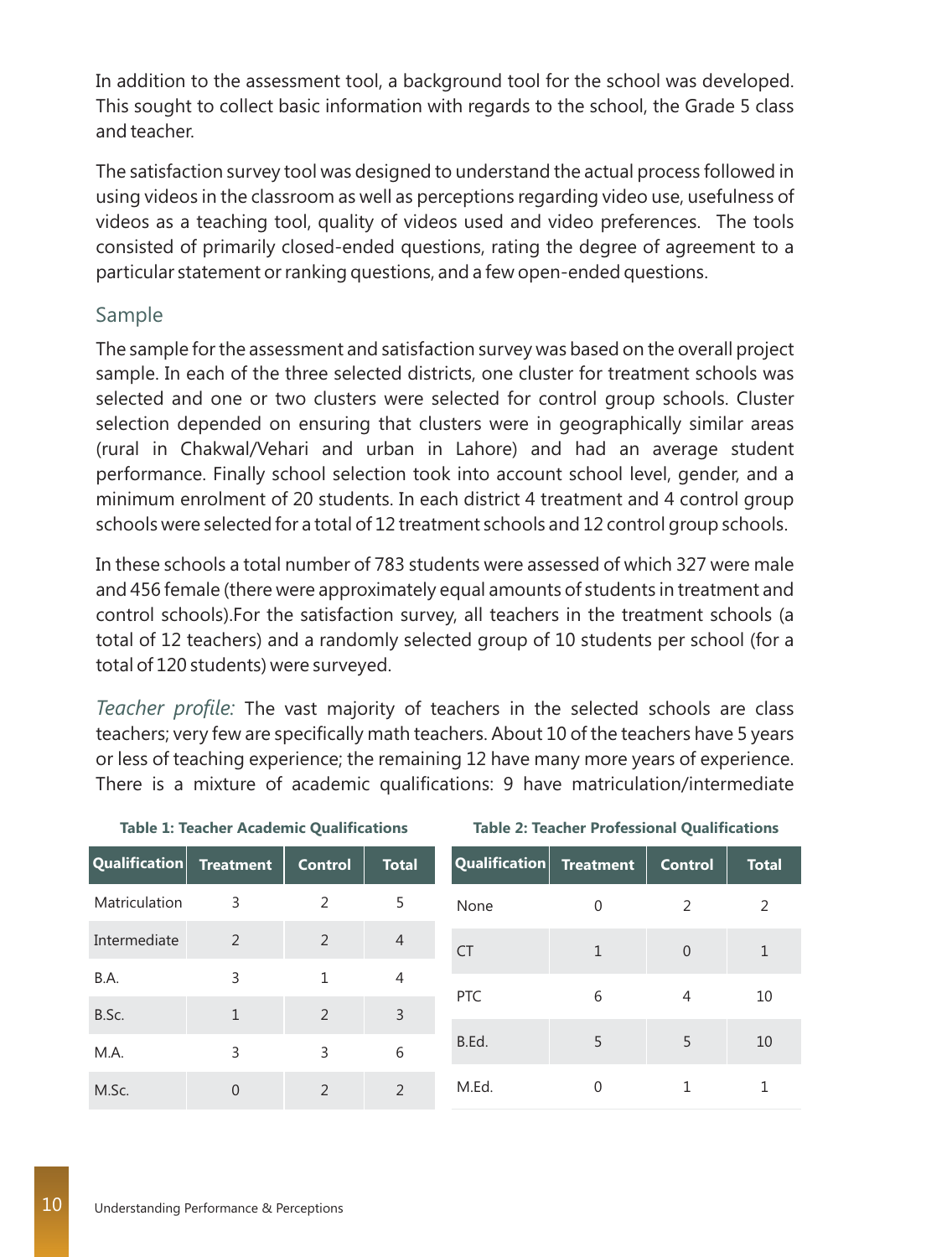qualifications and 15 have bachelors and masters' level degrees (refer to Table 1). Finally about half of the teachers have B. Ed. and above and the rest have PTC/CT in their professional qualifications (refer to Table 2). Only 3 teachers actually have special qualifications in Math.

Students profile: The school profile shows that the grade five classes in the selected schools ranged from an enrolment of 20 to 60 students. The average age of the students in Grade 5 was approximately 11 years.

Basic data on student socio-economic status was collected through use of proxy indicators on the availability of certain items in their household. As can be seen in Table 3, over 90% of students have fans and a phone in their homes, 76% have a television, and close to 60% have a motorcycle and fridge and bicycle. Less than 30% have a computer, car, AC and tractor. The variations across districts can be seen with households in Lahore having a higher percentage of most items as compared to households in Vehari and Chakwal which have a lower percentage of several items.

| <b>Item</b>     | <b>Total</b> | Lahore | <b>Chakwal</b> | <b>Vehari</b> |
|-----------------|--------------|--------|----------------|---------------|
| Fan             | 96%          | 38%    | 36%            | 26%           |
| Bicycle         | 58%          | 37%    | 25%            | 38%           |
| Refrigerator    | 67%          | 48%    | 35%            | 17%           |
| Mobile          | 94%          | 38%    | 35%            | 27%           |
| Television      | 76%          | 44%    | 31%            | 25%           |
| Computer        | 29%          | 57%    | 34%            | 9%            |
| Air Conditioner | 15%          | 61%    | 28%            | 11%           |
| Motorcycle      | 64%          | 41%    | 33%            | 26%           |
| Car             | 17%          | 43%    | 48%            | 9%            |
| Tractor         | 13%          | 18%    | 57%            | 24%           |

#### **Table 3: Items in Student Household**

#### Data Collection

For both the assessment and satisfaction survey the researchers were first trained on using the tools. The assessment team consisted of two persons to distribute and collect materials as well as invigilate the assessment. The satisfaction survey tool was filled by a field researcher experienced in collecting qualitative information and a coordinator who provided guidance and monitored the process. In both cases monitors visited the research teams to conduct spot checks on quality of data collection.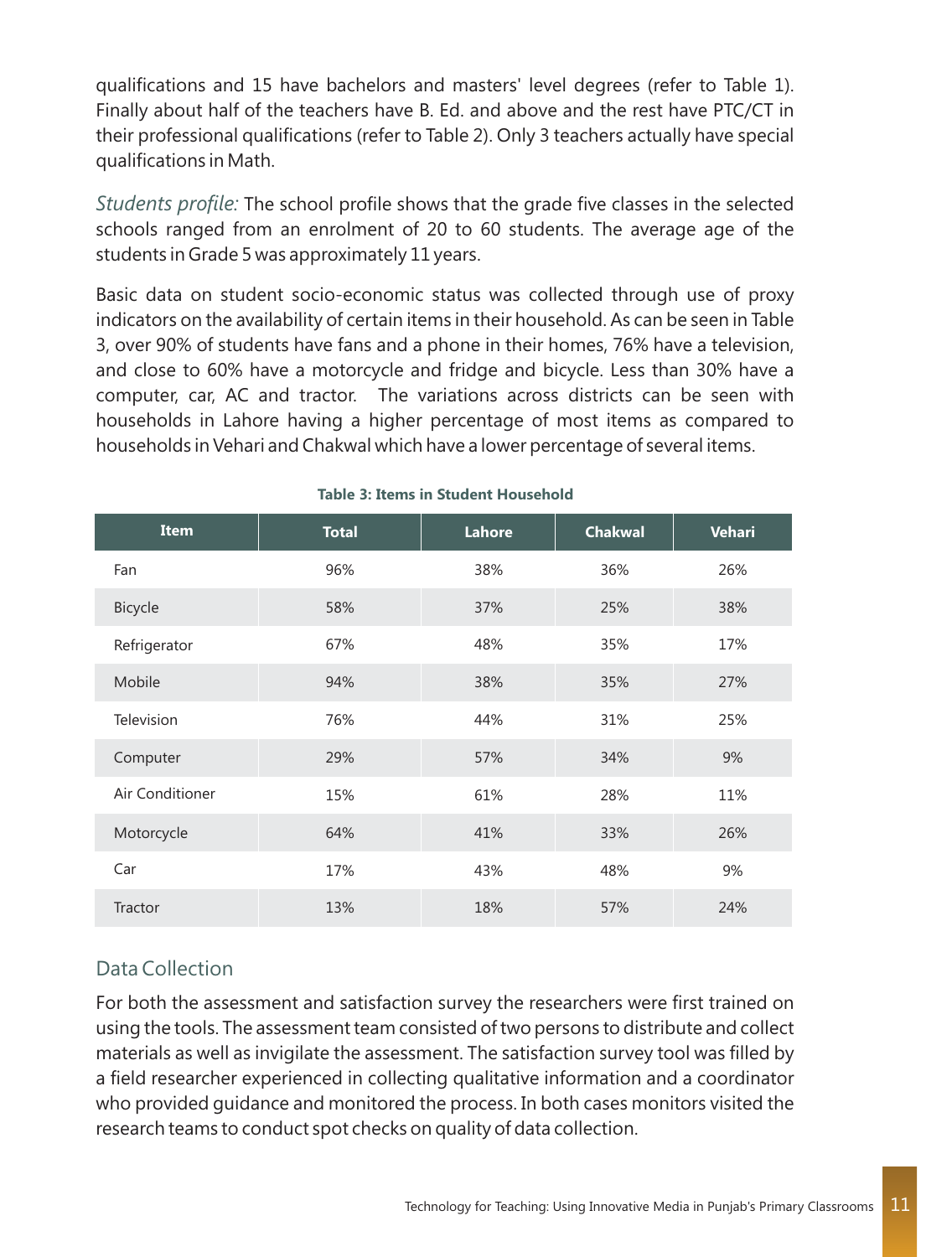### Student Performance

This section provides a comparative analysis of student performance in treatment and control groups on Grade 5 related geometry concepts to understand the impact of instructional videos on student performance.

#### Overall Performance

The overall mean score for the endline assessment is 48% with a standard deviation of 21.5. The standard deviation indicates that student scores are fairly dispersed from the average, which is to be expected given the varying abilities of students and the diversity in regions in which the assessment was carried out. Looking at the treatment and control groups we find a higher mean of 52% (SD 20.9) for the former than the latter with 44% mean score (SD 21.4). Figure 1 shows the distribution of scores for each group with the boxes representing the scores for 25-75% of the students. This shows that the bulk of student scores in the treatment group are on the higher end



as compared to the control group. It appears that use of instructional videos in the classrooms are likely to have contributed to the higher scores in the treatment group.

#### Comparison by Performance Groups

We find there is greater difference between treatment and control groups in the medium performance group with a 17% difference in mean scores (refer to Figure 2). This is followed by the low performing group with an 11% difference in mean scores. There is almost no difference between high performing students in the treatment and control groups with mean score of about 70% in both. This is to be expected since weaker students are more



likely to benefit from additional support and it appears from this data that they have.

We explored endline scores further by looking at performance by question types, multiple choice questions (MCQ) and open-ended questions (OEQ) (refer to Figure 3).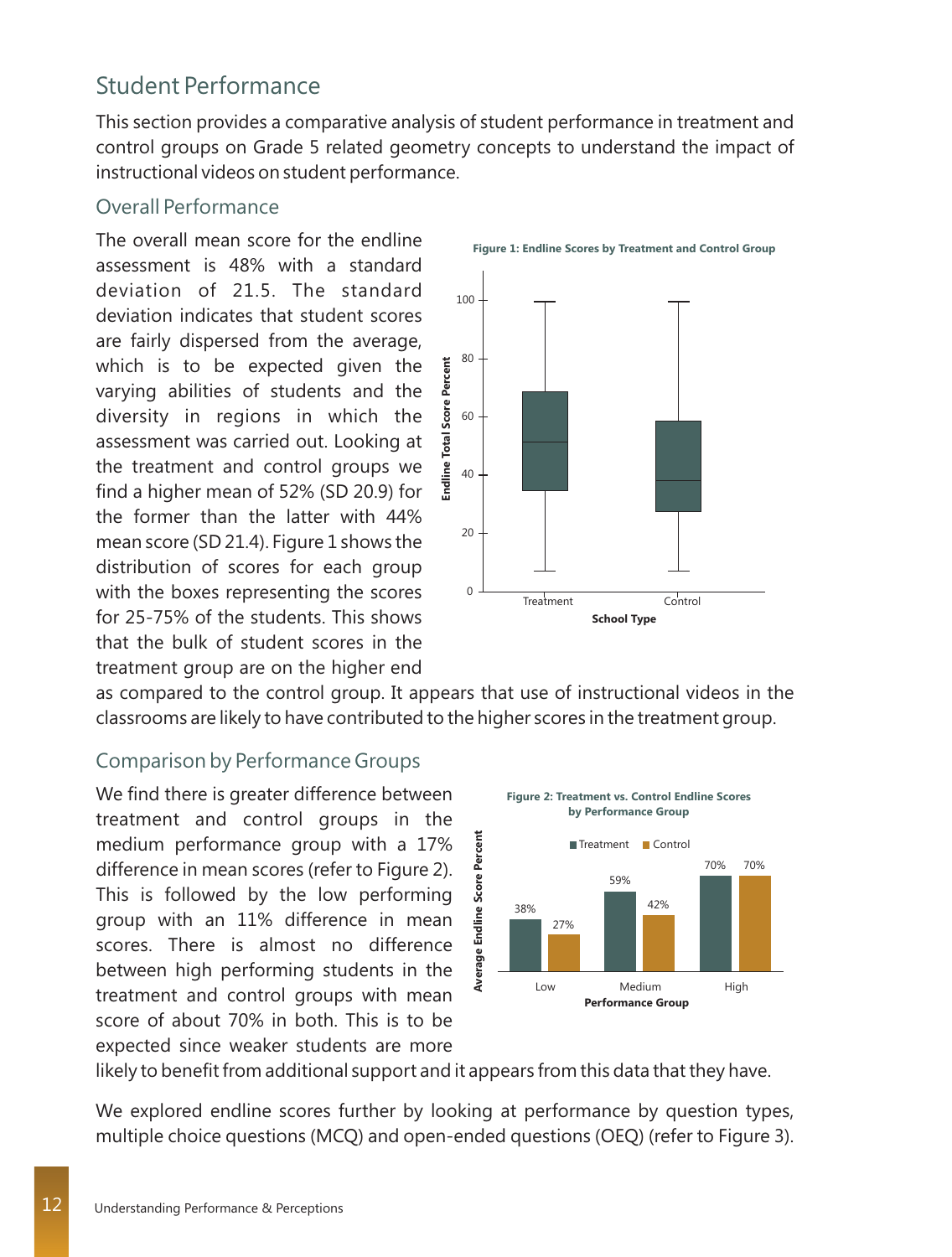As with the overall scores, on MCQs there is better performance amongst medium and low performers, a p p r o x i m a t e l y 10 % difference in both groups. The trend is the same with OEQs, but more pronounced with all three groups performing better and medium performers having



23% better scores. This could be due to the fact that open-ended questions dealt with construction of triangles and angles, which is a topic that is not often taught well in classrooms. Also it appears, from the satisfaction survey, that the videos for this topic (from non-Khan Academy sources) were particularly appreciated by students and therefore likely to have been well understood by them.

#### Comparison by Performance Groups and Gender

Exploring the assessment results in terms of gender (refer to Figure 4) we find that treatment group girls consistently perform better than control group girls across the

performance groups, with the most difference found in the medium performance group (17% difference in mean scores between the groups). Treatment group boys also perform better than control group boys: medium performance group (15% difference in mean scores) and low performance group (28% difference in mean scores). From this it appears



then that low performing boys have benefited the most from the use of instructional videos in the classroom.

#### Comparison by Performance Groups and District

Looking at the assessment results in terms of districts (refer to Figure 5), we find that the greatest difference between treatment and control group is in Lahore, with an approximately 24% difference in mean scores across the performance groups. It is possible this is due to the slightly greater number of monitoring visits by both the project team and DSD in Lahore and also what is likely to be better quality of DTEs and teachers in this district.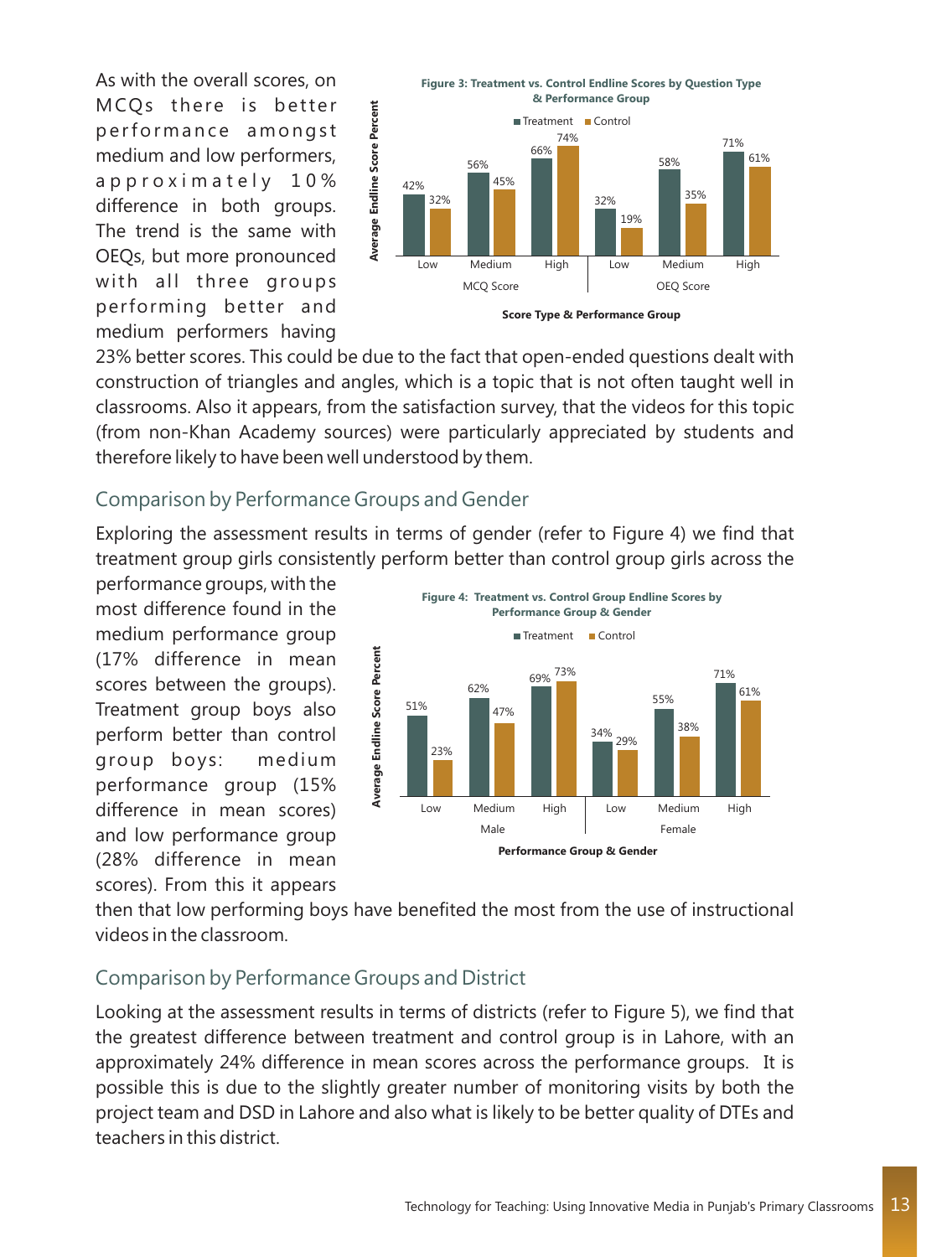

**Figure 5: Treatment vs. Control Group Endline Scores by Performance Group & District**

In Vehari we find treatment-control group difference is greatest amongst low performers, there is a 14% difference in mean scores. We find nominal differences in performance amongst medium and high performers in this district. Finally in Chakwal, differences in treatment-control group are very small with 8% and 5% difference amongst medium and low performers respectively.

#### Comparison by Performance Groups and Projection Type

The influence of the two different types of projectors in the classroom has been explored as well. The two technologies include a 'portable projector' which runs on batteries (i.e. no electricity needed) and relatively smaller output in terms of image size and a 'regular projector' which needed electricity but had a relatively larger output in terms of image size. There does not



appear to be any discernible difference in student performance mean scores of the two groups using different types of technology (refer to Figure 6).

#### Movement between Performance Groups

Using student performance in the baseline as the starting point, we explored movement between performance groups in the endline. We calculated the percentage of students who moved performance groups in the endline, comparing treatment and control groups.

For those students who were low performers in the baseline, we found that more than 50% of students in the treatment group rose to medium and high performance group in the endline as opposed to fewer students, 24% in the control group (refer to Figure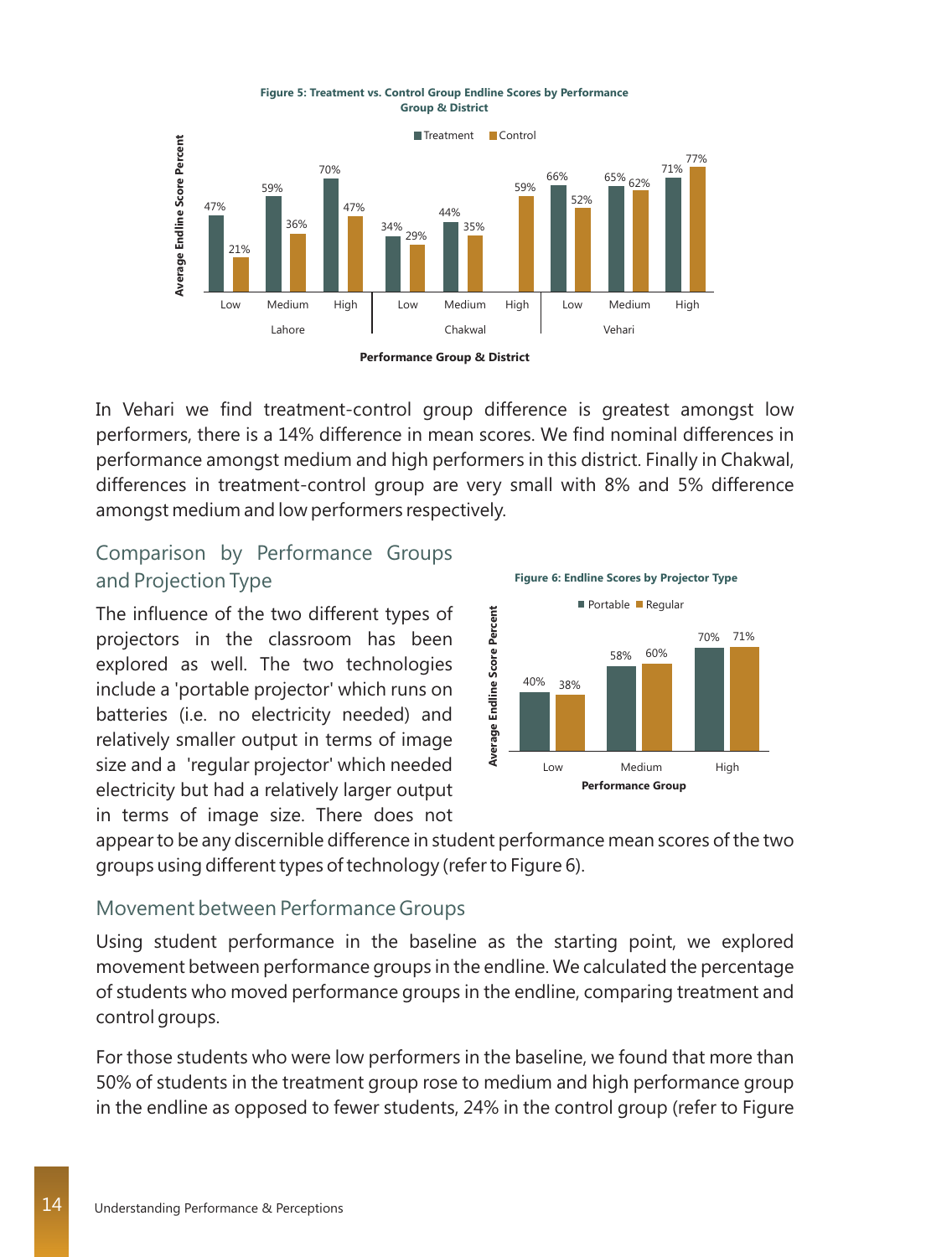7). Conversely fewer students in the treatment group, 48%, remained as low performers as compared to 76% of the control group students.

For those students who were medium performers in the baseline (refer to Figure 8), in the treatment group 37% rose to high performance versus 8% in the control group. And conversely 32% of control group students dropped to low performance as opposed to 10% of treatment group.

Finally amongst those students who were high performers in the baseline (refer to Figure 9), about 60% of students in both treatment and control group stayed high performers. The remaining students for the most part fell into the medium performance group. Again trends are similar for both groups.

Overall then the assessment analysis provides us with positive results, that namely where instructional videos were used (treatment group) there is better performance particularly amongst medium and low performing students. The improved performance appears to be most pronounced amongst low performing boys followed by medium performing girls with

**Figure 7: Performance Change for Low Performers**



**Figure 8: Performance Change for Medium Performers** 



**Figure 9: Performance Change for High Performers** 



gains being 28% and 17%, respectively. In terms of location it appears the performance improvement is most pronounced in Lahore with an approximately 24% difference in mean scores across the performance groups. We find trends of movement towards higher performance in the treatment group particularly amongst low and medium performers. This reflects the trends in the comparative analysis as well. The next section will shed more light on students and teacher experience by exploring the results of the satisfaction survey.

#### Teacher & Student Satisfaction

As mentioned earlier the purpose of this survey was to understand the experience from the perspective of teachers and students, namely what they thought of the use of videos as a teaching tool and the quality and content of the videos used. This section provides the results of this survey.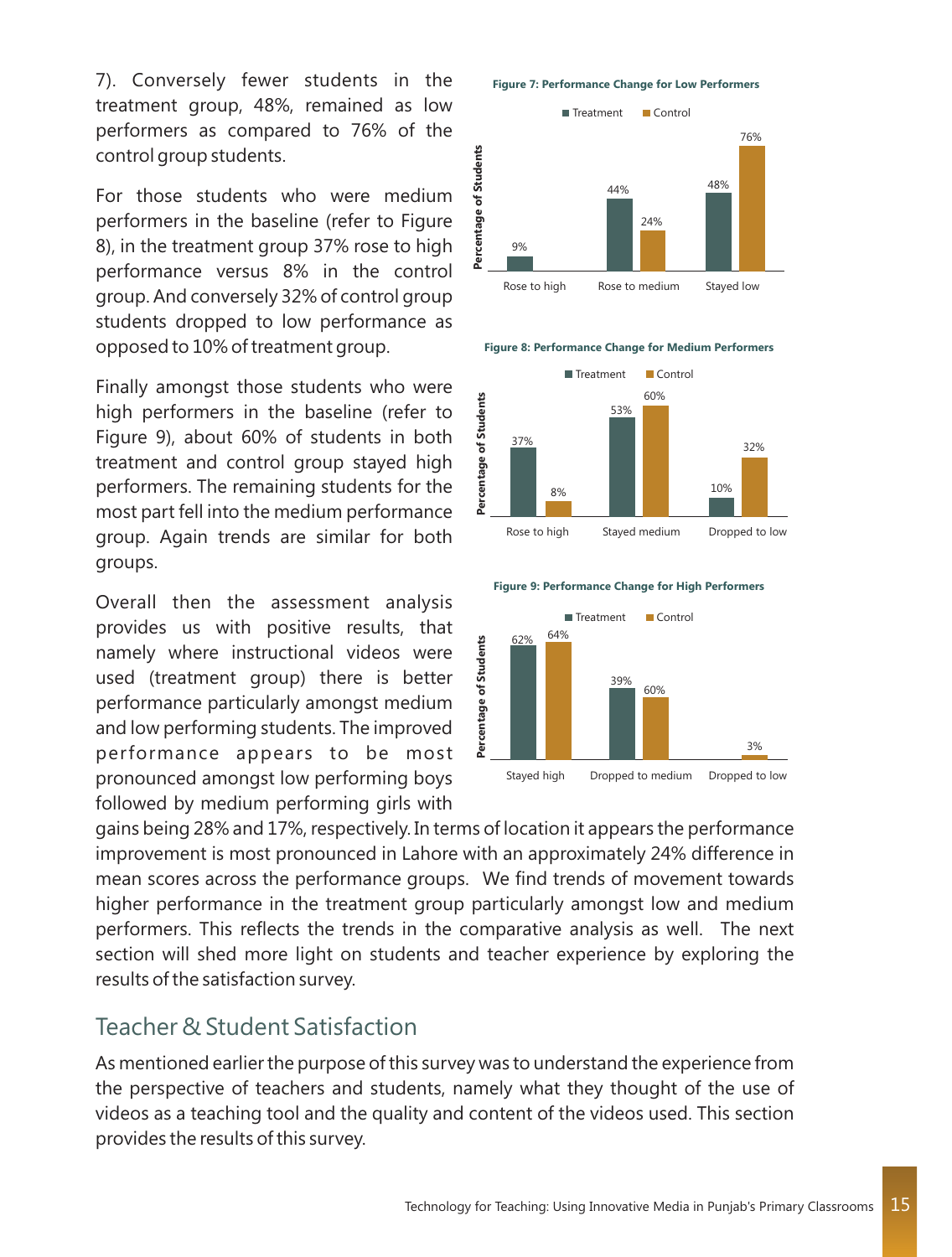#### Delivery of Instructional Videos<sup>1</sup>

#### *Video use and frequency*

The survey first sought to verify whether projectors had been provided and if students had viewed the instructional videos on geometry. Responses were positive across the board (refer to Figure 10). In terms of frequency of video use, 53% students and more than half of the teachers report daily use and the remaining report use between twice to thrice a week. The latter scheme of use was more popular amongst teachers in Lahore and Vehari. With regards to recalling the last topic covered using instructional

**Figure 10: Frequency of Video Use**



videos, the majority of teachers and students were able to recall the most recent video, indicating that they had viewed them.

#### *When and how video are used*

To support teachers in making use of the videos during teaching, the instructional manual provided directions on when and how to incorporate the videos into the lessons. These questions were used to understand to what extent teachers followed these guidelines (refer to Figure 11). About 50% of teachers played instructional videos at the start of the lecture, highlighting a heavy reliance on the instructional videos. Close to 40% of teachers played instructional videos during the lecture, which was the suggested method in the instructional manual. Only a few teachers i.e. 7% played instructional videos after



delivering the lecture. Adherence to the instructional manual was highest in the district of Chakwal, followed by Lahore and Vehari. In district Vehari teachers have heavily relied on the instructional videos with 75% of teachers preferring to use videos at the start.

#### *Issues encountered viewing videos*

Students and teachers were asked about the issues faced while viewing videos (refer to Figure 12). Frequent power outages appears to be a major issue for more than half the teachers and students, even in case of portable projectors—which can run on battery. This is despite the fact that the intervention was held during winter when power outages tend to be low. A district-wise analysis shows that power outage has been the most disruptive in Vehari, followed by Chakwal and then Lahore.

 $1$  Data in this section refers to students responses unless otherwise noted.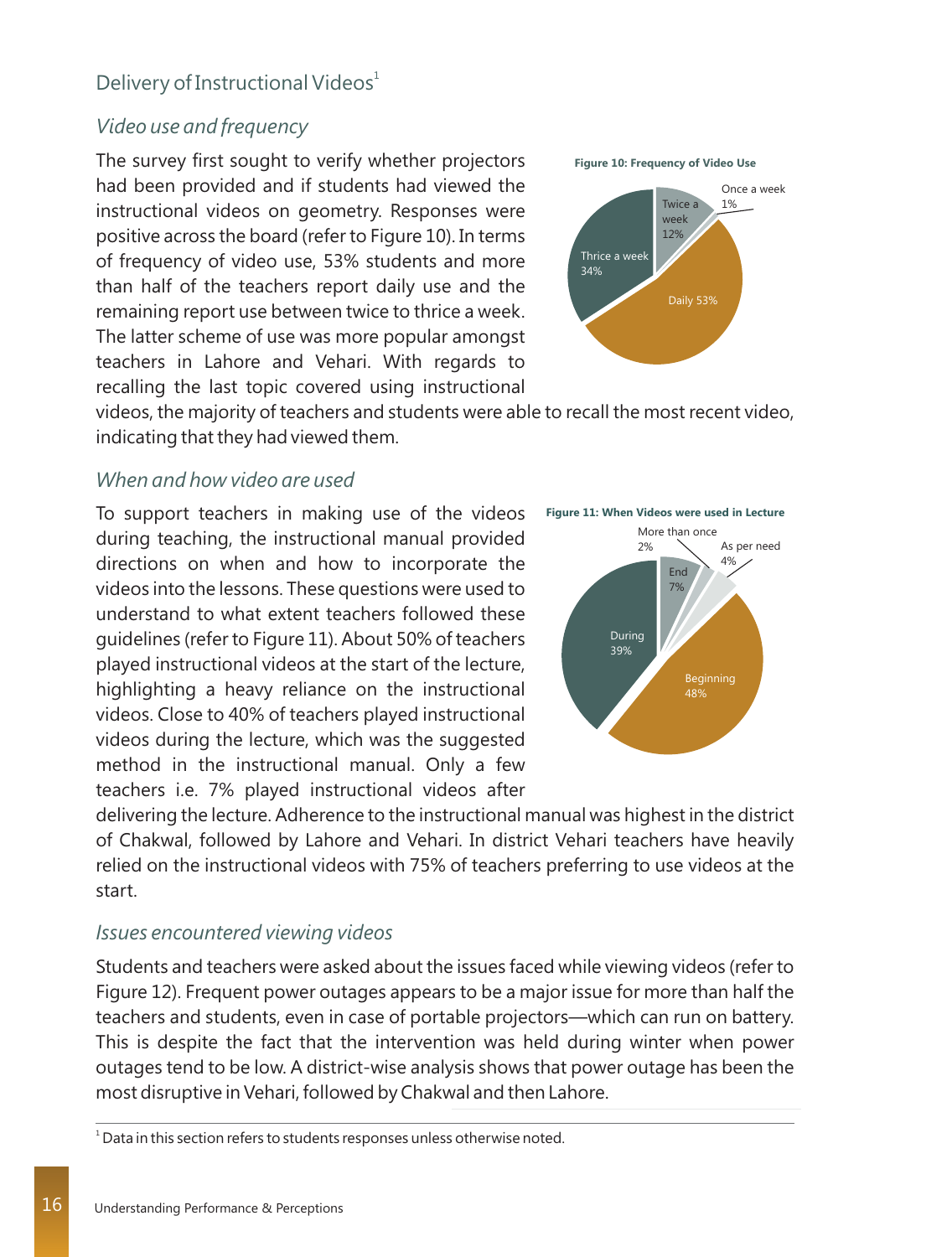This was followed by issues related to content visibility, about 26% of students mentioned bright classrooms as a reason where it is often difficult to shut out the light, or they pointed to the quality of the projection itself. Poor visibility seems to have affected students in Lahore more as compared to those in Chakwal, where as none pointed out this issue in Vehari. Other issues mentioned related to lack of familiarity in using technology or setting up the projectors.



#### Video as a Teaching Tool

The survey sought to understand teacher and student perspectives on the usefulness of instructional videos as a teaching tool in general (refer to Figure 13). A large portion of students (64%) and most teachers ranked the videos as highly effective as a learning tool and the remaining students and teachers marked it as somewhat effective.



How the videos helped improve understanding was further explored as well. For example the vast majority of students (88%) found them interesting to look at. Many students (71%) and most teachers agreed that the videos provided a means for repeating concepts covered in class, leading to improved comprehension. And about half of students strongly agreed that the different manner of explanation provided in the videos made it easier to understand the concepts and another 45% agreed that this was the case to some extent. Finally, with regards to whether the videos were a better alternative to teachers, the responses are quite clear that most students (close to 60%) did not agree with this statement, indicating that teachers guidance and support is still very much needed.

In a later discussion the majority of teachers and students found that videos were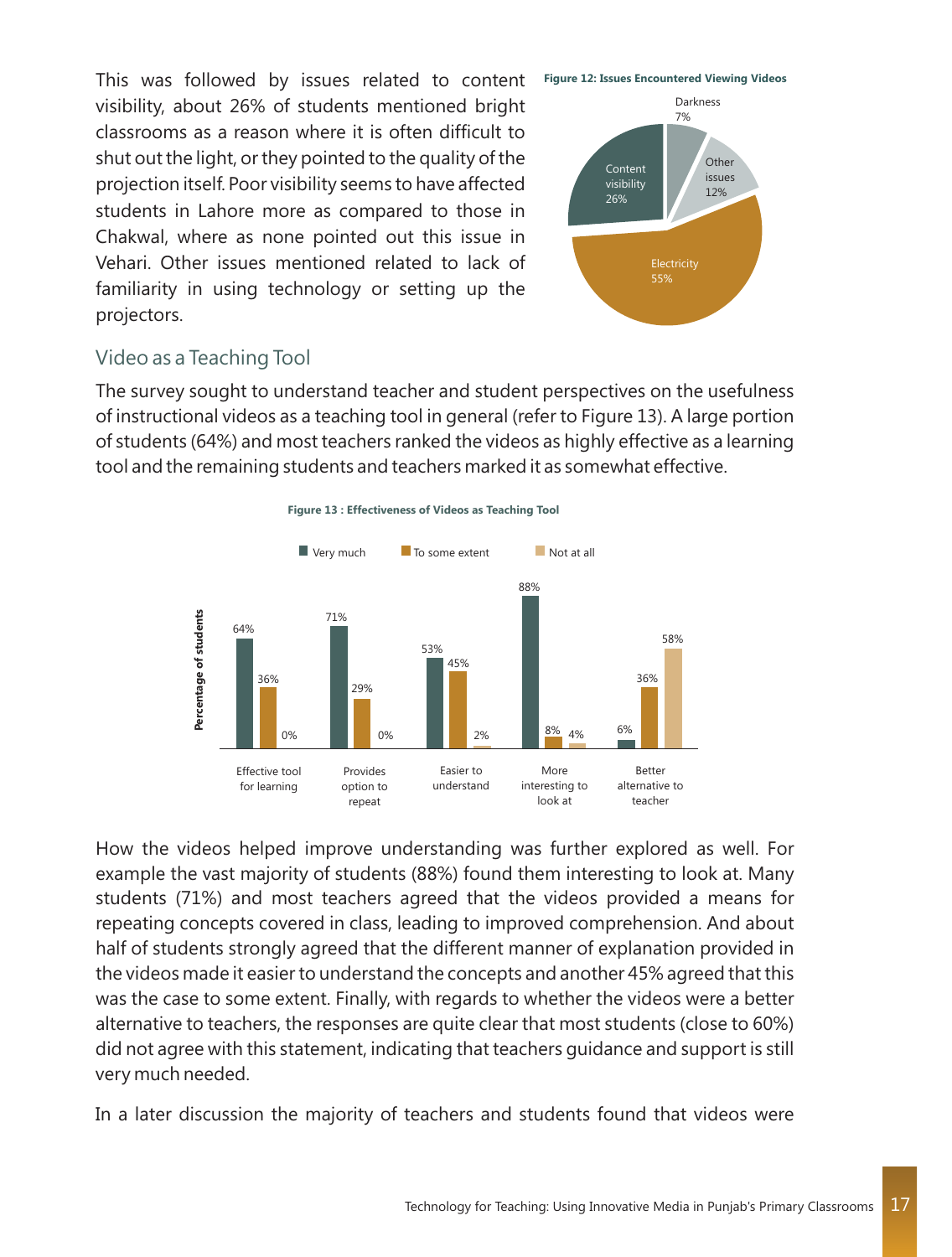helpful in generating student-teacher discussion on geometry topics, something often missing in public school classrooms.

#### Effectiveness of Geometry Videos

The survey explored the perceived effectiveness of the specific geometry videos used in the pilot.

#### *Quality of Videos*

First the quality of videos was explored (refer to Figure 14). It appears that the vast majority of students and teachers did not experience difficulty in hearing the sound in the videos. Similarly the majority (76% of students) reported that the language used was easy enough to understand (this includes translation from English to Urdu). However, when it comes to visibility, fewer students (66%) and about half of



teachers agreed they could see the drawings well. And even fewer students (46%) and teachers completely agreed that they could read the content well. These differences could be explained by the lower quality of output in the portable projectors. Across the districts it appears that students in Chakwal had more difficulty in reading content (65% responded to some extent) and seeing drawings (40% responded to some extent).

#### *Alignment with textbooks, lesson guides & exams*

In terms of alignment of instructional videos with topics covered in Grade 5 mathematics class, three-quarters of students and most of teachers have noted that there is great deal of alignment (refer to Figure 15). In terms of alignment of instructional videos with topics covered in the textbook of Grade 5 mathematics chapter on geometry, only 58% of students

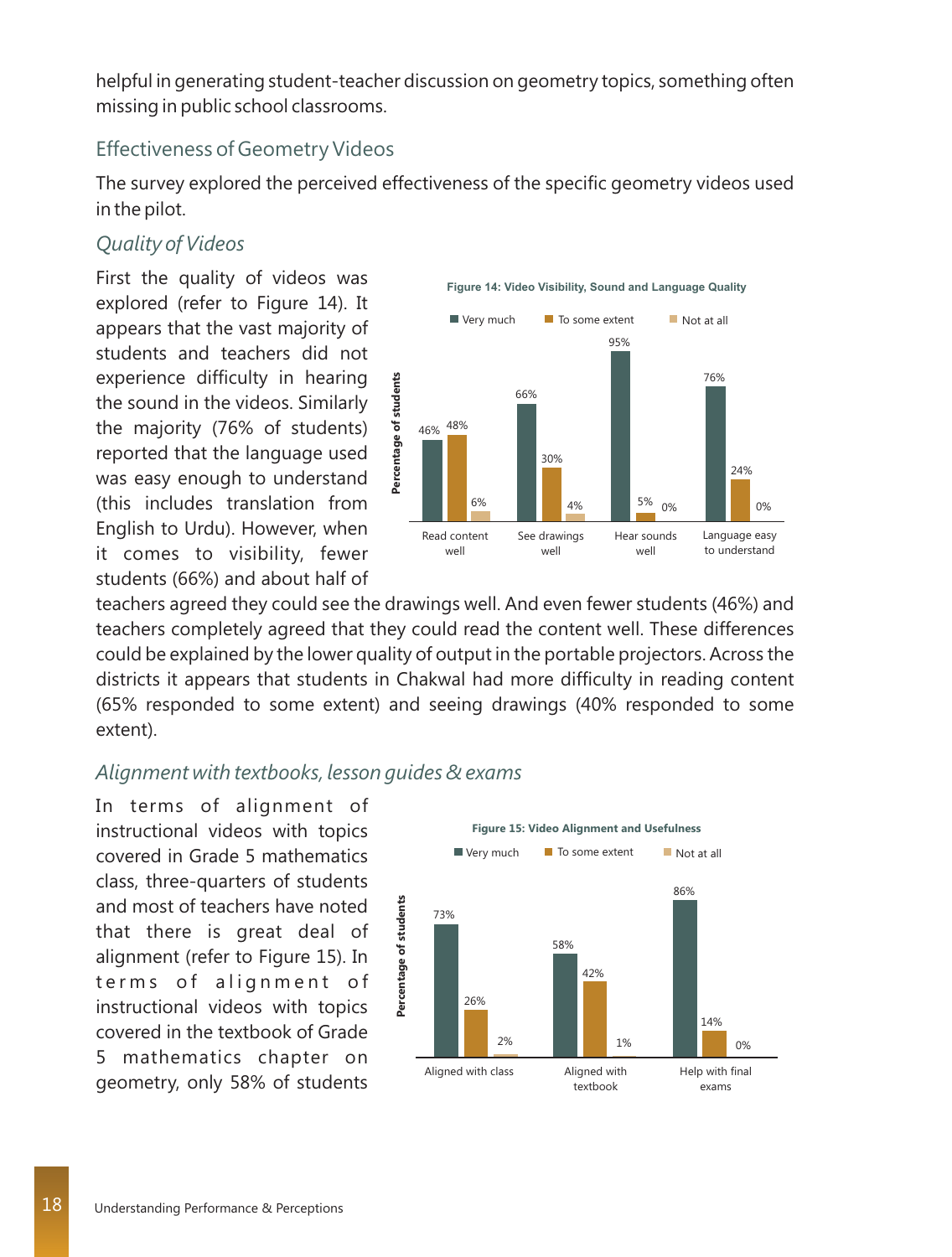felt there was strong alignment. This could be due to the fact that the textbooks have yet to be updated to match the SLO based curriculum upon which the videos have been developed.

A large majority of students, 86%, and most of teachers have expressed that instructional videos have helped students with the final PEC exams. Previously, geometry topics were often skipped, owing to poor content knowledge of teachers and paucity of time. However, the instructional videos provided in this project appear to have helped teachers in preparing students on this topic for the large-scale provincial PEC exams. In effect, a large number of students were encouraged to attempt questions on geometry that were often considered difficult in the past.

#### *Video Types*

Two types of instructional videos, the popular Khan Academy videos and those from other sources, were used in the innovation project. The KA videos consist of an electronic blackboard where the narrator explains the concept and writes and/or draws on the blackboard to support the explanation (similar to the way most teachers make use of the blackboard in the classroom). These videos often include working out problems and explaining related concepts. In contrast the non-KA videos, mostly on triangle construction, consist of videos in which an individual actually draws the shape on paper while explaining the procedure. These typically focus on one concept, and are in some ways simpler to look at.

The survey sought to understand which videos by topic and type were preferred most (refer to Figure 16). With regards to topics, student<sup>2</sup> and teacher responses varied. It appears that videos on angles and triangles were viewed as having a higher quality for both students (70% and above rated high) and the majority of teachers. Given that most of the triangle videos were from non-KA sources, it appears that this type of video was preferred too. With regards to



quadrilateral and perimeter and area, the responses were less favorable, a greater percentage of students (more than 40%) rated them as average or low quality. Of these it seems that more students in Lahore and Vehari rated the quality of videos for the latter two topics as lower, whereas teachers had a more favorable view, with more teachers rating them as high in quality.

With regards to video type, separate questions gauged preferred style of instructional videos for example whether respondents preferred videos that used drawings made by

<sup>2</sup> About 25% of students did not respond to this question, therefore the numbers calculated are from a smaller group of students.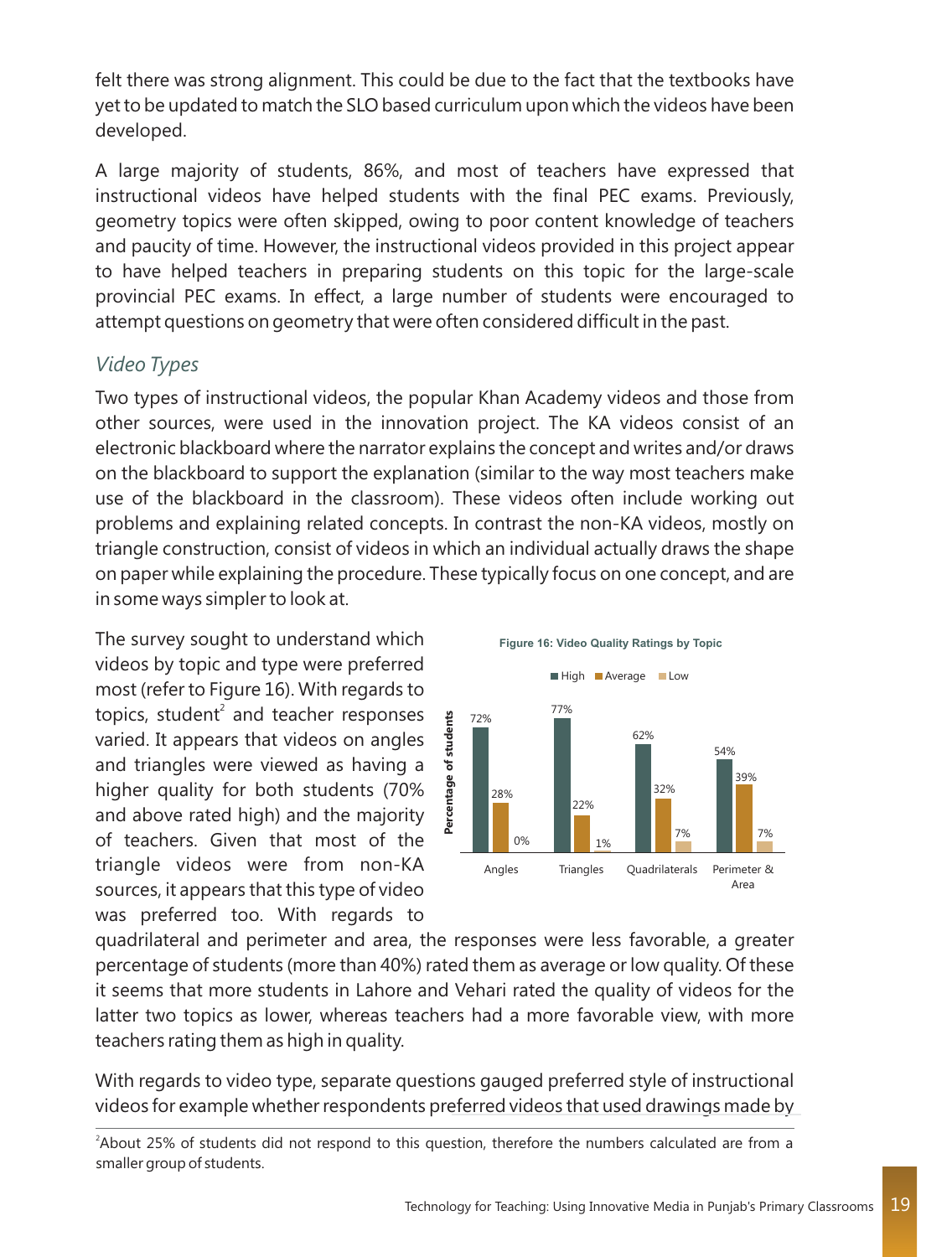geometrical instruments rather than simply writing/drawing on an electronic blackboard and whether they preferred videos that covered single or multiple topics. Taken together these give us a sense of their preferences with regards to Khan Academy videos (generally multiple topics and use simple lines on blackboard) and non-Khan Academy videos (single topics and use drawings). The teachers' response was that KA type videos are better designed to explain the concepts than the other type and more than half the teachers preferred the multiple topic style, which was predominant in the KA videos, rather than the single topic style videos. On the other hand, the vast majority of students (83%) noted that they preferred the videos with drawings, i.e. non-KA videos and were almost equal in preference for multiple and single topic videos. It appears then that the video preferences of teachers and students were somewhat divergent with regards to video type and style, which has implications for the kinds of videos that may be suitable for each group.

#### Future Interventions

Expressing interest in instructional videos, a significant number of students (95%) and teachers have termed this initiative useful to enhance conceptual understanding in the subject matter of geometry and suggested it as an ongoing process. A large number of students suggested introducing instructional videos in other important topics of Grade 5 mathematics such as unitary methods and common fractions and teachers suggested average and natural numbers as well. With regards to extending the scope of the project to other subjects, students and teachers agreed that it was needed and suggested the development of instructional videos in Science, Social Studies, English and Urdu language.

Teachers further suggested that a designated place, for the use of educational technology, such as computer/IT labs recently established in high schools or the ECE room in case of primary schools would be useful. In the absence of these facilities at the school level, sufficient budget for educational technology should be sanctioned to the head of the institutions for purchasing the needed equipment may fill this gap. Also, it was suggested that the DSD should be more pro-active in the role of a manager and change agent in jointly establishing a technology in education policy plan.

### Reflections from the Field

#### Case Study One

Samina works as a primary school teacher at a school in Lahore. She has completed Bachelors in Education and Masters in Political Science and has seven years teaching experience. Her fifth grade class consists of 34 girls and 19 boys.

The concept of using videos as a teaching tool was entirely new for Samina. She had never even heard about the Khan Academy. Initially, even after the introductory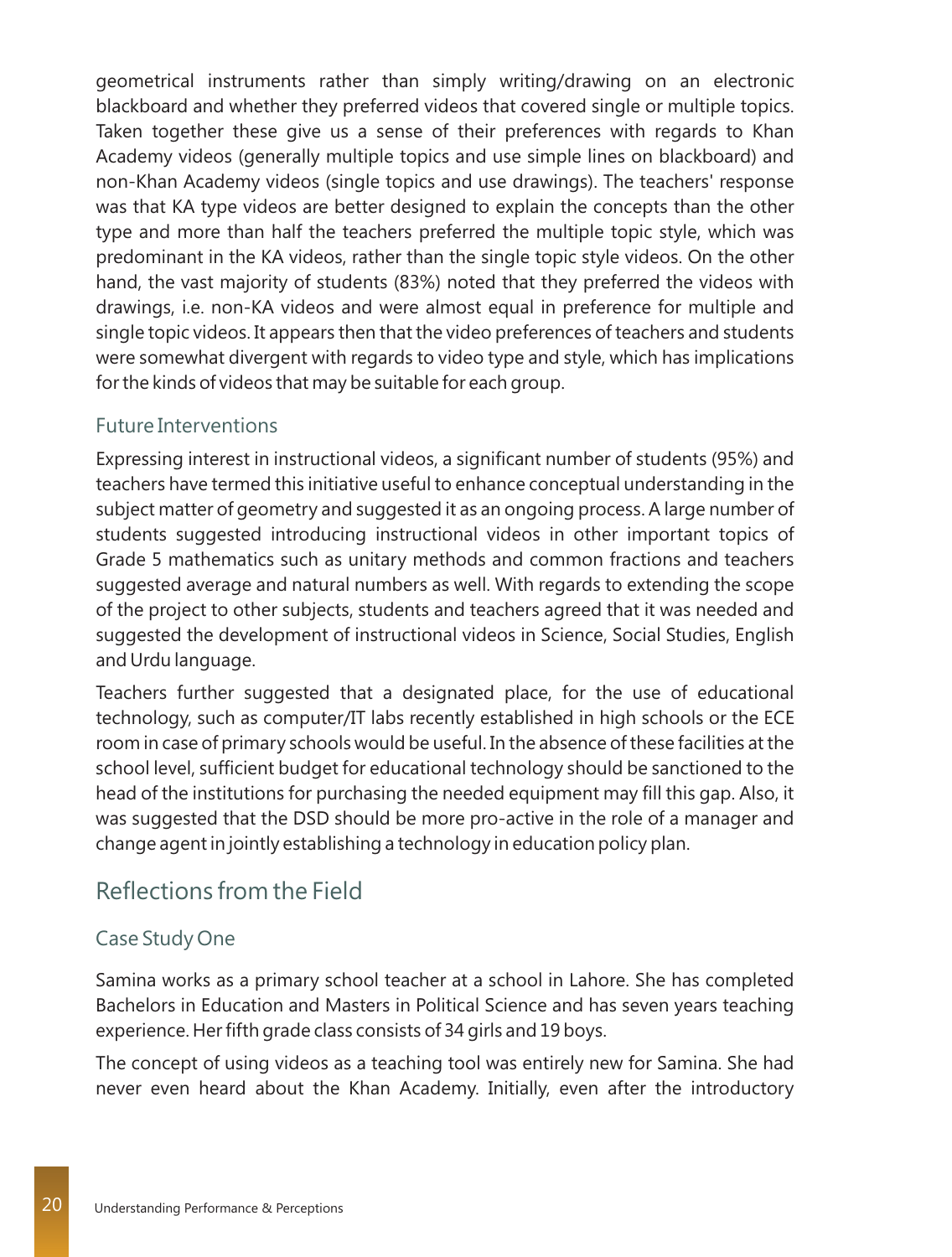training provided to all teachers, she was hesitant to introduce the technology in the classroom for fear of damaging the equipment, particularly due to absence of support from her school. However, with support from the project team after school hours, she acquired the confidence she needed to effectively use this new method of teaching. During our visits to the school, we found students were excited to start their geometry lesson and learn in this new fashion. This experience has taught Samina about the benefits of using technology in the classroom, namely that it helps enhance understanding, initiate discussion as a facilitator and increase student learning. In her own words:

*"….this initiative and increased level of student's interest, teaching has become a passion... darkening of the classroom is a challenge and resources at the disposal of public sector schools are limited……I can illustrate a concept with explicit examples."*

Samina has also become a role model for other teachers. In her own capacity, she regularly visits the Khan Academy website to upgrade her knowledge. Following her path and looking at the level of interest by students, teachers of other grades have also started accessing this popular resource. She intends to carry forward this initiative by emphasizing the need to include drilling and practice exercises in the instructional videos. Samina is also keen to extend the scope of Khan Academy type videos to other difficult topics of mathematics and science and has even suggested making use of the Virtual University, an easily accessible television resource, as a means for accessing instructional videos.

#### Case Study Two

Zahid is primary school teacher as well as the mathematics teacher at a school in Vehari. He has completed his M.Ed. and has 24 years of teaching experience. His fifth grade class has 38 boys. Being a high school, the school has an IT lab for Grade 9 and 10 students but not for primary level students.

For Zahid this sort of intervention was not difficult to implement. He was already familiar with educational technology so he faced no problem in introducing the technology in a public school classroom environment, despite the lack essential facilities. Zahid also had the support of the school which greatly facilitated the process.

When he introduced innovative media in his classroom, Zahid's way of teaching attracted his fellow teachers. Being a mathematics teacher, he was teaching other grades as well, so he introduced the videos to Grade 4. Then he purchased relevant videos for Grade 9 and 10 mathematics from the market and played these on the equipment provided, an initiative highly appreciated by the students. Due to Zahid's efforts the school began to get some attention at the community level. As a result, some parents visited the school and showed an interest in enrolling their children.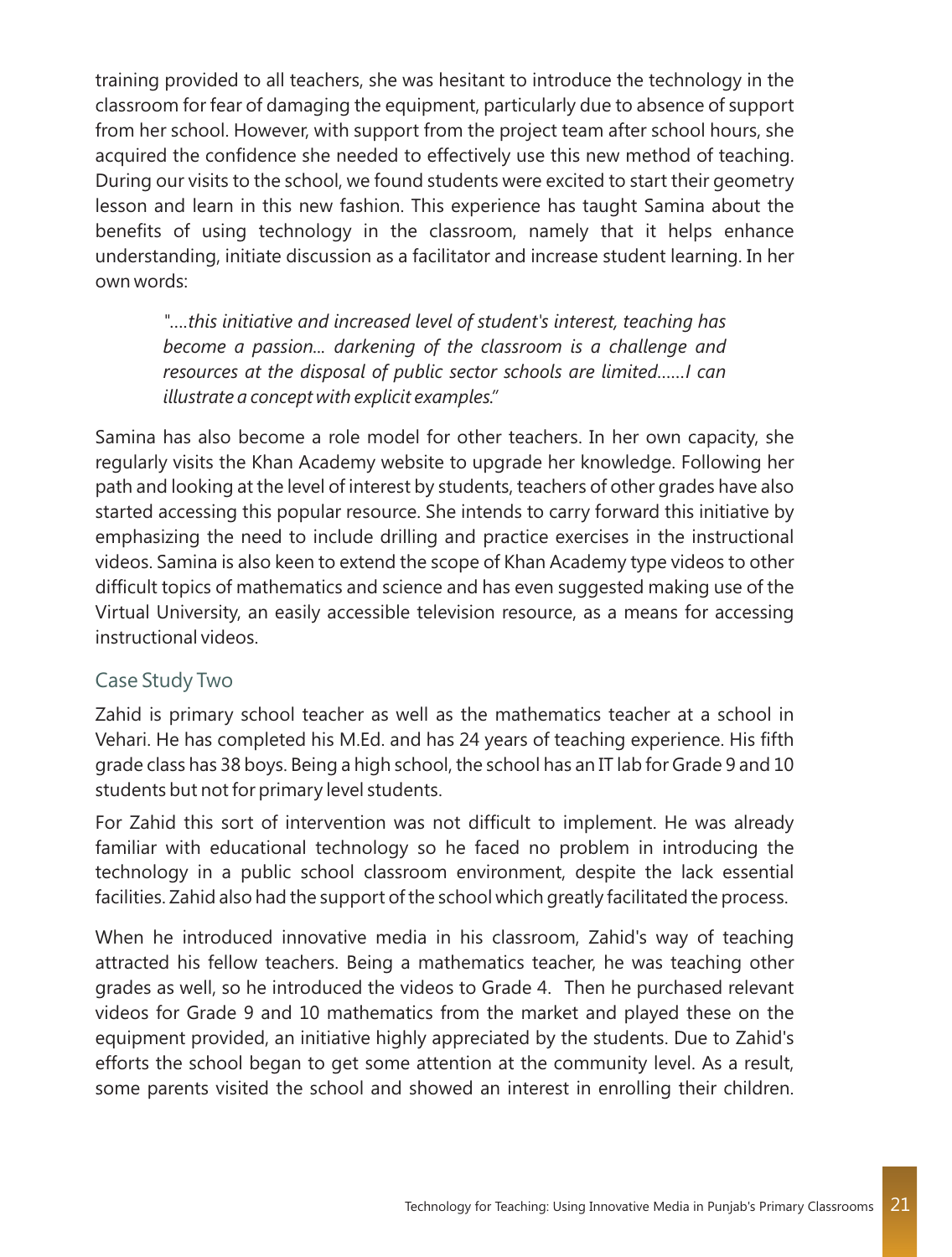Private schools located in the vicinity have even started to consider this school as their competitor. So technology in this context has been beneficial on many levels.

Zahid is enthusiastic in wanting to extend the scope of KA type videos for other topics of mathematics and science. To this end, he regularly visits Khan Academy website as well as easily accessible resources in the market.

Reflecting on his experience with innovative media, Zahid stated that:

*"…… Khan Academy adapted videos have strengthened the geometry topic knowledge base. And the educational technology has paved the way to avail this resource for other grades and subjects as well….I have learnt advanced techniques of teaching which has given me selfconfidence and unimaginable popularity.….Now, I know how best use of technology can be made in public school classroom circumstances."*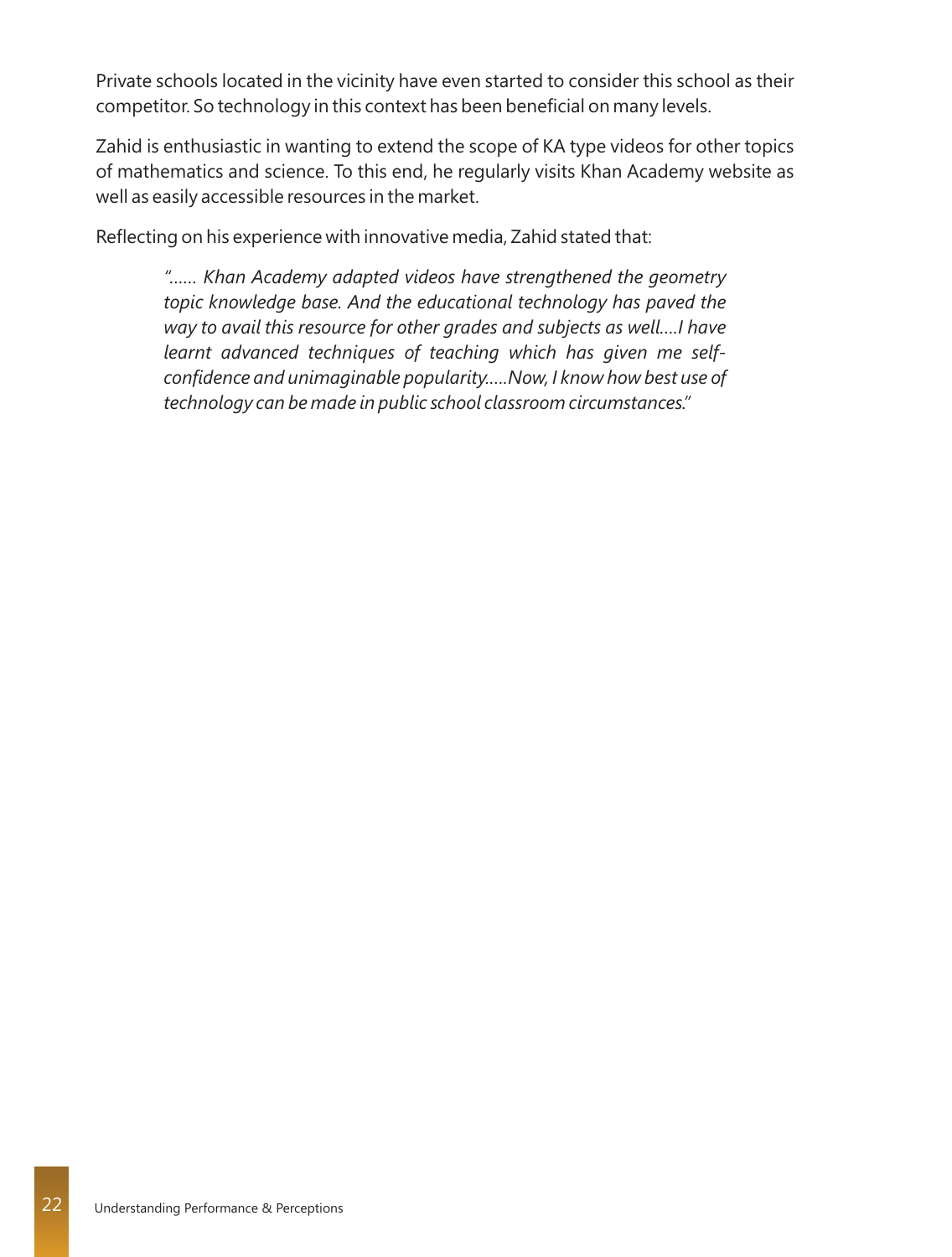# **Conclusion**

To recap, the initiative took as its point of departure, the poor content knowledge of teachers and the low level of student performance at the primary level in Punjab. In our view the quality of teaching was a major factor responsible for this situation. So, improving student outcomes meant also improving the quality of teaching. In other words, the teacher was a part of the problem but equally, the teacher could be a part of the solution. Initially, our focus was on the teachers but subsequently after deliberation with stakeholders it was decided that the target of the project would be teachers as well as students.

The Khan Academy videos, which have become well known globally for improving student outcomes, were deemed as a valuable aid not just for students *directly* – that being the idea originally – but also indirectly by helping teachers in pedagogy as well as content knowledge so that their performance in the classroom could improve. This trajectory was crucial in the context of Pakistan as there was absolutely no doubt that mediation by the teachers was essential in order to convey knowledge to the students.

Due to paucity of KA videos dealing with math at the primary level, other simpler videos were used and to good effect. In fact, the latter appeared to have more appeal for the students given that they dealt with one concept at a time and were easier to follow. The teachers on the other hand found the KA videos more helpful in terms of organizing their lessons and presumably addressing their content knowledge deficit though this was not necessarily stated in those terms.

The DSD with its comprehensive outreach among school teachers in Punjab was considered the ideal partner for gaining access to and ensuring teacher ownership of the enterprise. The partnership proved most fruitful with regard to achieving precisely that objective. A joint team of teachers and subject specialists nominated by the DSD on the one hand and SAHE on the other vetted each video for use in our classrooms. The participation of DSD specialists was most valuable in the task of developing an instructional manual for the use of videos in the classroom and in addressing the task of aligning the videos with the SLOs, textbooks and lesson plans.

Initially, the project sought to use low-cost mobile projection technology for the purposes of delivering the videos given the obvious potential of taking the project to scale. However, given the quality of the projection featured even in expensive mobile phones and the quality of the output in evidence in the average public sector classroom this option had to be dropped. Even portable projectors do not quite come up to scratch in the given conditions, leaving only regular sized projectors, with their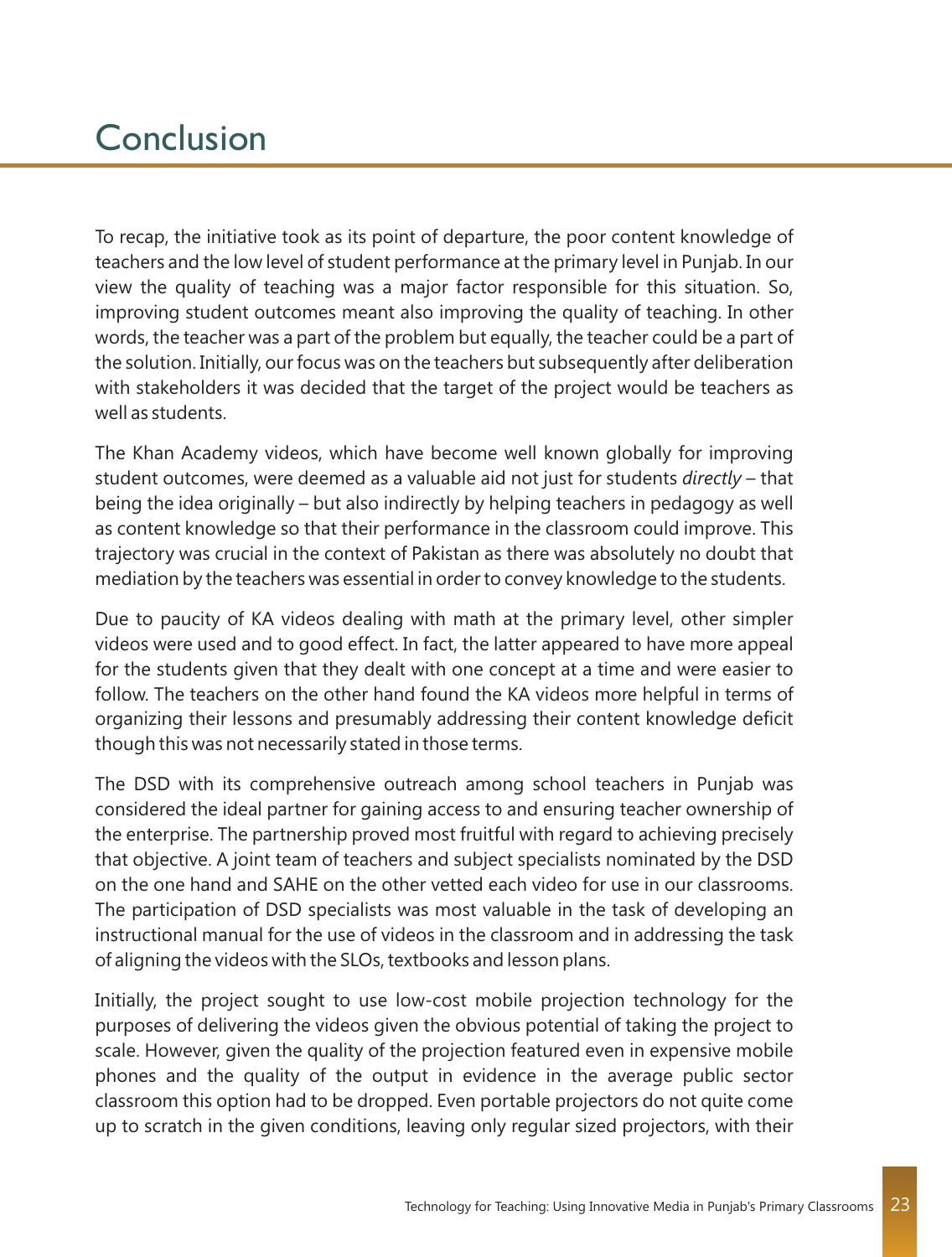own set of limitations, as the only viable option for a classroom of about 40, in terms of the requisite picture and sound quality.

One of the advantages of employing video technology in the classroom, mentioned by both students as well as teachers, was the facility of convenient repetition that was afforded in the event that a concept was not immediately clear.

# Taking the Initiative Forward

Building on the learning from this pilot initiative and the enthusiasm that it has generated among students and teachers, it is clear that use of technology as a tool in teaching and learning should be taken forward in some manner.

Future interventions should focus more on teachers for two reasons: It would not be possible at this stage to take the technology to all the classrooms for reasons of cost. In Punjab's context, and presumably Pakistan's as well, student proficiency remains such that the teachers role in the classroom remains important and Khan Academy's concept of the 'flipped classroom' – children learning directly from the video at home and the teacher in school helping with any residual difficulty – is not going to become a reality in the average school in Pakistan any time soon.

Instructional videos can be used as a part of the continuous professional development and mentoring provided to teachers. A focus on teachers can be achieved by introducing projection equipment at the cluster level instead of the school, which would be equally beneficial for teachers and cost effective.

Given cost considerations, for now at least, it would only be feasible to take the videos to the students at institutions such as high schools or in some cases elementary schools that have computer labs or primary schools with kids' rooms that have audiovisual equipment already. In most cases primary school students do not have access to such equipment. DSD could arrange with the School Education Department to ensure such access. To begin with such an arrangement could be put into effect for the few weeks of revision.

As the experience of the KA videos illustrates, this intervention has been particularly useful elsewhere at the elementary and high school level. As such, DSD should consider repeating this intervention at a higher-grade level, possibly in other subject areas as well.

A two-tier approach at the primary level in terms of the video complexity seems feasible: KA videos are better suited for teachers at the primary level while less complex videos, which deal with only one concept, are more fruitfully employed for students in local classrooms.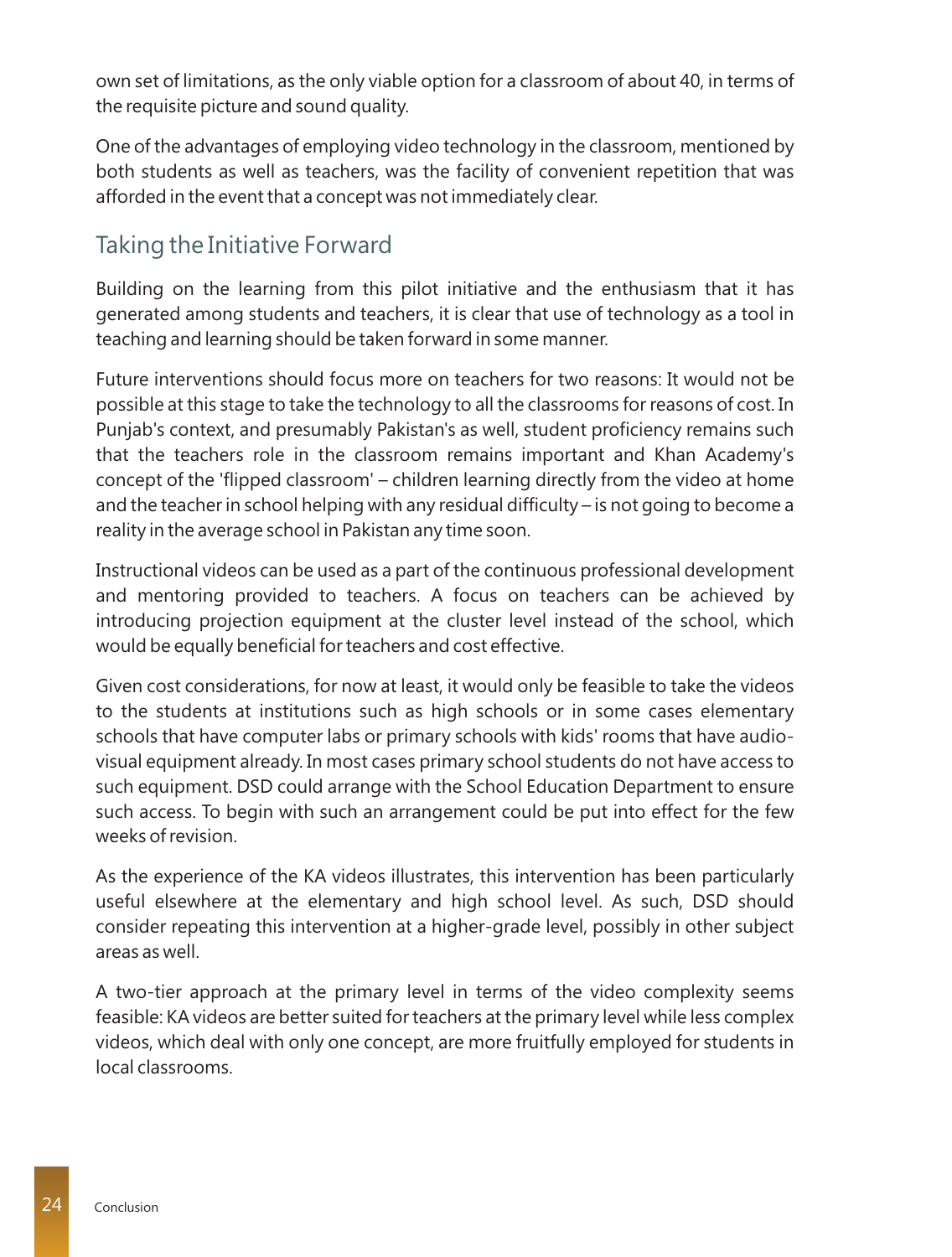Instructional videos need to be tailored to meet student requirements in terms of language and alignment with textbooks and DSD teacher guides. Therefore, sufficient time must be allocated for each video to pass through a comprehensive review process.

There is a need to convene deliberations to determine teachers concerns about implementing new technologies, keeping in mind the weak teachers' content deficiency areas. The most successful strategies involve teachers in early planning stages and then consistently seek meaningful teacher input and participation. As the experience in this project has also shown, such input from the teachers can be very meaningful and their participation goes a long way in ensuring ownership of the idea, thereby rendering effective implementation much more probable.

In order to ensure that teachers are comfortable in using the technology and have a clear sense of how and when to use it to best effect, DSD may design a professional development course for teachers on using audio/visual technology in the classroom.

Many have suggested that the videos should be employed for other subject areas as well, the DSD should develop its own capacity to produce videos in addition to making use of those already available, sometimes at very little or no cost.

To introduce technological innovation at the classroom level coupled with preparing instructional videos for students by grade is an ambitious and challenging task, which requires structural level reforms in teacher training. For this task, DSD's capacity needs to be strengthened by integrating strategies in curriculum planning with instructional videos, design of formative assessments and analysis of student outcome data. To this end, DSD would require additional technical support from technology experts, assessment specialists and other relevant personnel.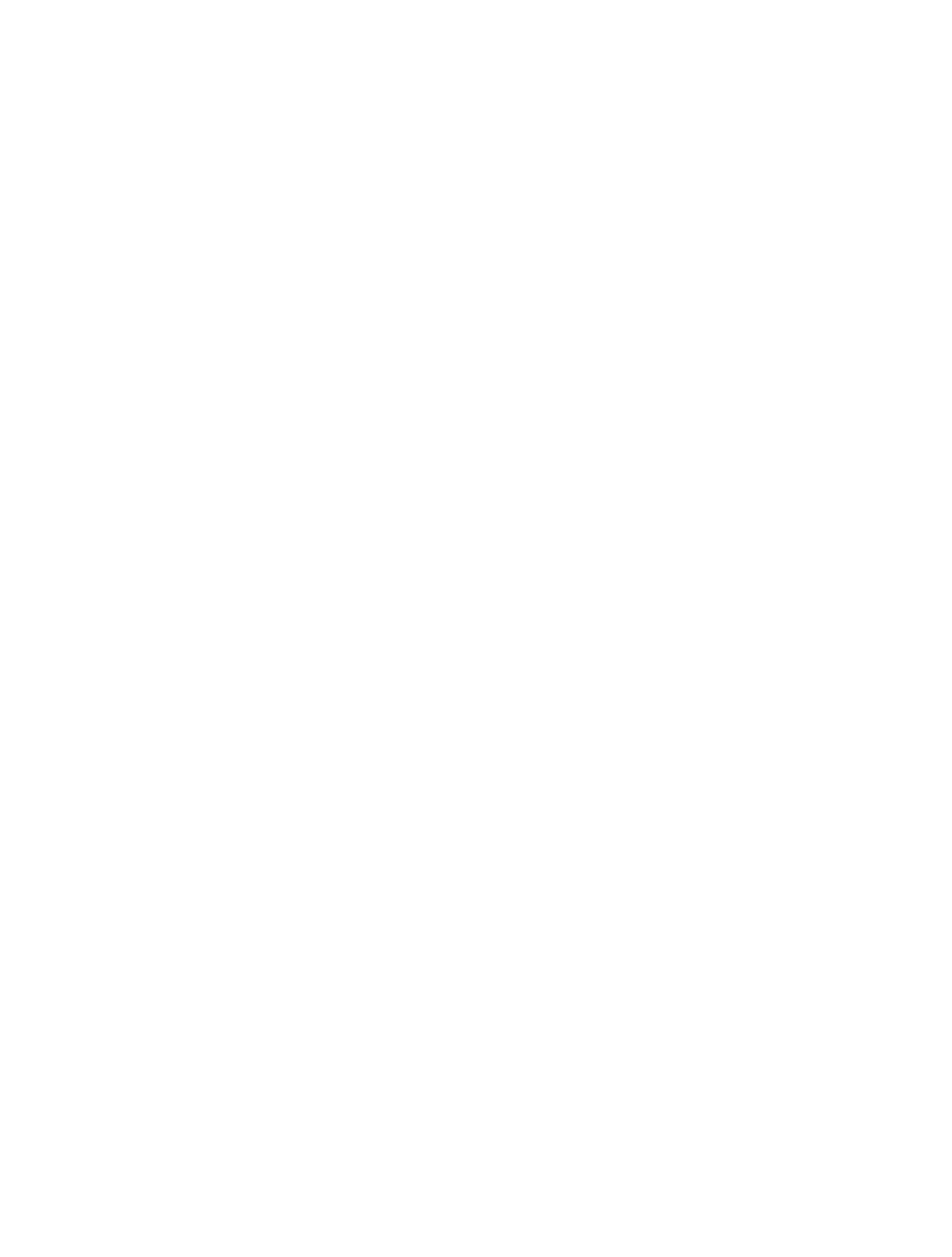# **Bibliography**

Kazu, I. Y. (2011). An investigation of factors affecting the use of educational technology in Turkish primary schools. *Journal of Education*, *131*(3), 510 - 524.

Khan, S. (2012). *The one world schoolhouse: Education reimagined*. New York: Twelve.

Kronholz, J. (2012). Can Khan move the bell curve to the right? *Education Next*, *12*(2). Retrieved from http://educationnext.org/can-khan-move-the-bell-curve-to-the-right

Punjab Education Assessment System (2011). *District wide large-scale assessment results: Outcomes of learning of grade-IV students in Mathematics, Social Studies and Language (Urdu)*. Retrieved from http://www.peas.gop.pk/Data/AssessmentReports/PEASAssessmentReport2011.pdf

Roblyer, M. D., & Edwards, J. (2000). *Integrating educational technology into teaching*  (2nd ed.). Upper Saddle River, N.J: Merrill.

Saettler, P. (1990). *The evolution of American educational technology*. Englewood, CO: Libraries Unlimited.

Tan, S. (2013, May 8). Khan Academy founder returns home as big name in U.S. school reform. *The Times Picayune*. Retrieved from http://www.nola.com/education/index.ssf/2013/05/khan\_academy\_founder\_returns h.html